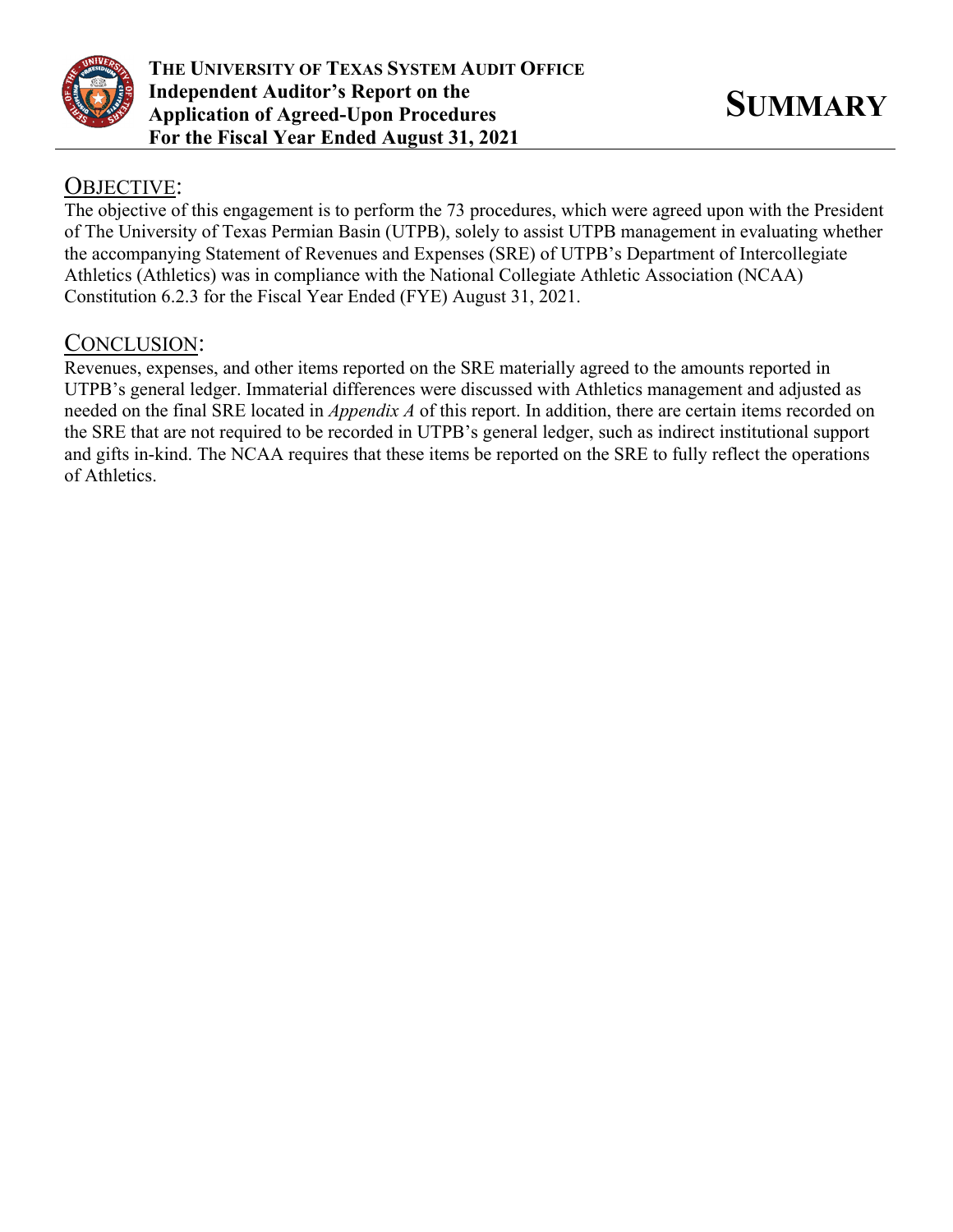

The following pages outline the required procedures and results. Material exceptions for reporting are defined as errors or misclassifications equal to or greater than 1% of total revenues or expenses.

# MINIMUM AGREED-UPON PROCEDURES FOR REVENUE, EXPENSES, AND OTHER REPORTING ITEMS

Agree the amounts reported on the SRE to UTPB's general ledger.

*Revenues, expenses, and other items reported on the SRE materially agreed to the amounts reported in UTPB's general ledger. Immaterial differences were discussed with Athletics management and adjusted as needed on the final SRE located in Appendix A of this report. In addition, certain items were recorded on the SRE that were not required to be recorded in UTPB's general ledger, including indirect institutional support and gifts in-kind. The NCAA requires that these items be reported on the SRE to fully reflect the operations of the Athletics Department.* 

- Perform the following procedures for all revenue and expense categories applicable to the SRE:
	- Compare and agree each operating revenue and expense category reported in the SRE during the reporting period to supporting schedules provided by UTPB. If a specific reporting category is less than 4% of the total revenues, no procedures are required for that specific category.
	- Compare and agree a sample of operating revenue receipts and operating expenses obtained from the above supporting schedules to adequate supporting documentation.

*These procedures were performed for revenue and expense categories, except for those less than 4.0% of the total revenues or total expenses, and the results are detailed on the following pages. If applicable, any material exceptions are noted below under the specific reporting category.* 

Compare each major revenue and expense account over  $10\%$  of the total revenues/expenses to prior period amounts and budget estimates. Obtain and document an explanation of any variations greater than 10%. Report the analysis as a supplement to the final Agreed-Upon procedures report.

*This procedure was performed for variances and results detailed in Appendix C, Variance Analysis.* 

 Identify aspects of UTPB's internal control structure that are unique to the intercollegiate athletics department. Test specific elements of the control environment and accounting systems that (1) are unique to intercollegiate athletics and (2) have not been addressed in connection with the audit of UTPB's financial statements.

## *No material exceptions were noted as a result of this procedure.*

• Identify all intercollegiate athletics-related affiliated and outside organizations and obtain those organizations' statements for the reporting period. Agree the amounts reported in the SRE to the organization's general ledger or confirm revenues and expenses directly with a responsible official of the organization.

*UTPB did not have any athletics-related affiliated and outside organizations.*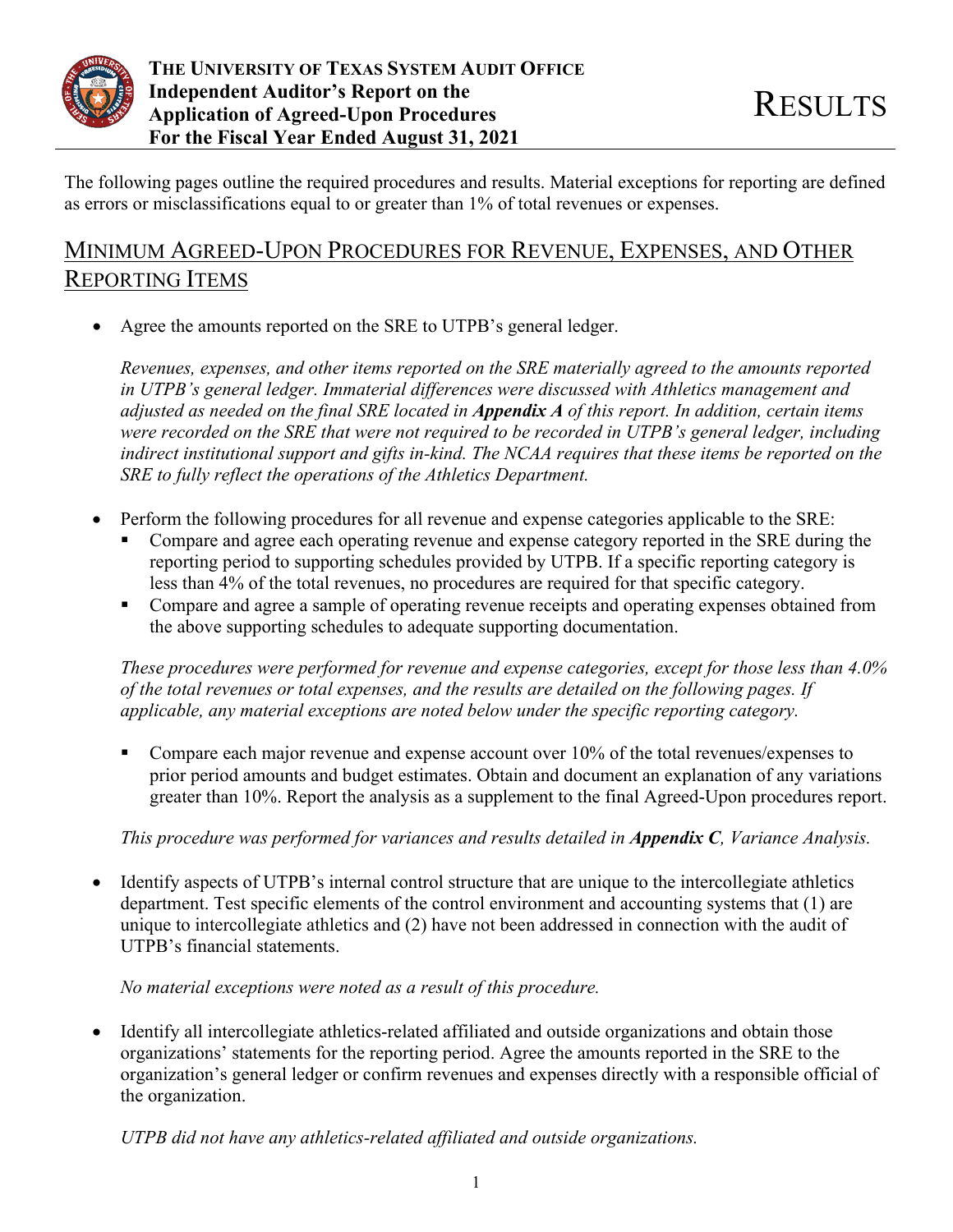

## MINIMUM AGREED-UPON PROCEDURES FOR REVENUES

## **Ticket Sales**

1. Compare tickets sold during the reporting period, complimentary tickets provided during the reporting period, and unsold tickets to the related revenue reported by UTPB in the SRE and the related attendance figures and recalculate totals.

*No material exceptions were noted as a result of this procedure.* 

## **Student Fees**

- 2. Compare and agree student fees reported by UTPB in the SRE for the reporting period to student enrollments during the same reporting period and recalculate totals.
- 3. Obtain documentation of UTPB's methodology for allocating student fees to intercollegiate athletics programs.
- 4. If the athletics department is reporting that an allocation of student fees should be countable as generated revenue, recalculate the totals of their methodology for supporting that they are able to count each sport. Tie the calculation to supporting documents such as seat manifests, ticket sales reports, and student fee totals.

*No material exceptions were noted as a result of these procedures. Procedure 4 was not applicable.* 

### **Direct State or Other Governmental Support**

5. Compare direct state or other governmental support recorded by UTPB during the reporting period with state appropriations, institutional authorizations, and/or other corroborative supporting documentation and recalculate totals.

*While Athletics did not receive direct state or other governmental support, UTPB inadvertently included on the initial SRE \$133,729.00 in salary expenses for two Athletics support staff who are assigned to other University departments within UTPB's human resources system, but they functionally work for Athletics and have Athletics department position titles. UTPB corrected this amount to be reported as direct institutional support in the final SRE that appears in Appendix A of this report (see procedure below).* 

## **Direct Institutional Support**

6. Compare the direct institutional support recorded by UTPB during the reporting period with the institutional supporting budget transfers documentation and other corroborative supporting documentation and recalculate totals.

*Direct Institutional Support was understated by a net amount of \$169,160.65 due to the following:* 

- *\$133,729.00 in salary expenses for two Athletics support staff was inadvertently included as direct state or other governmental support (see procedure above);*
- *\$31,572.51 in spirit groups expenses was inadvertently omitted from the initial SRE; and*
- *\$3,859.14 in employee tuition exemptions was inadvertently omitted from the initial SRE.*

*UTPB corrected the final SRE that appears in Appendix A of this report.*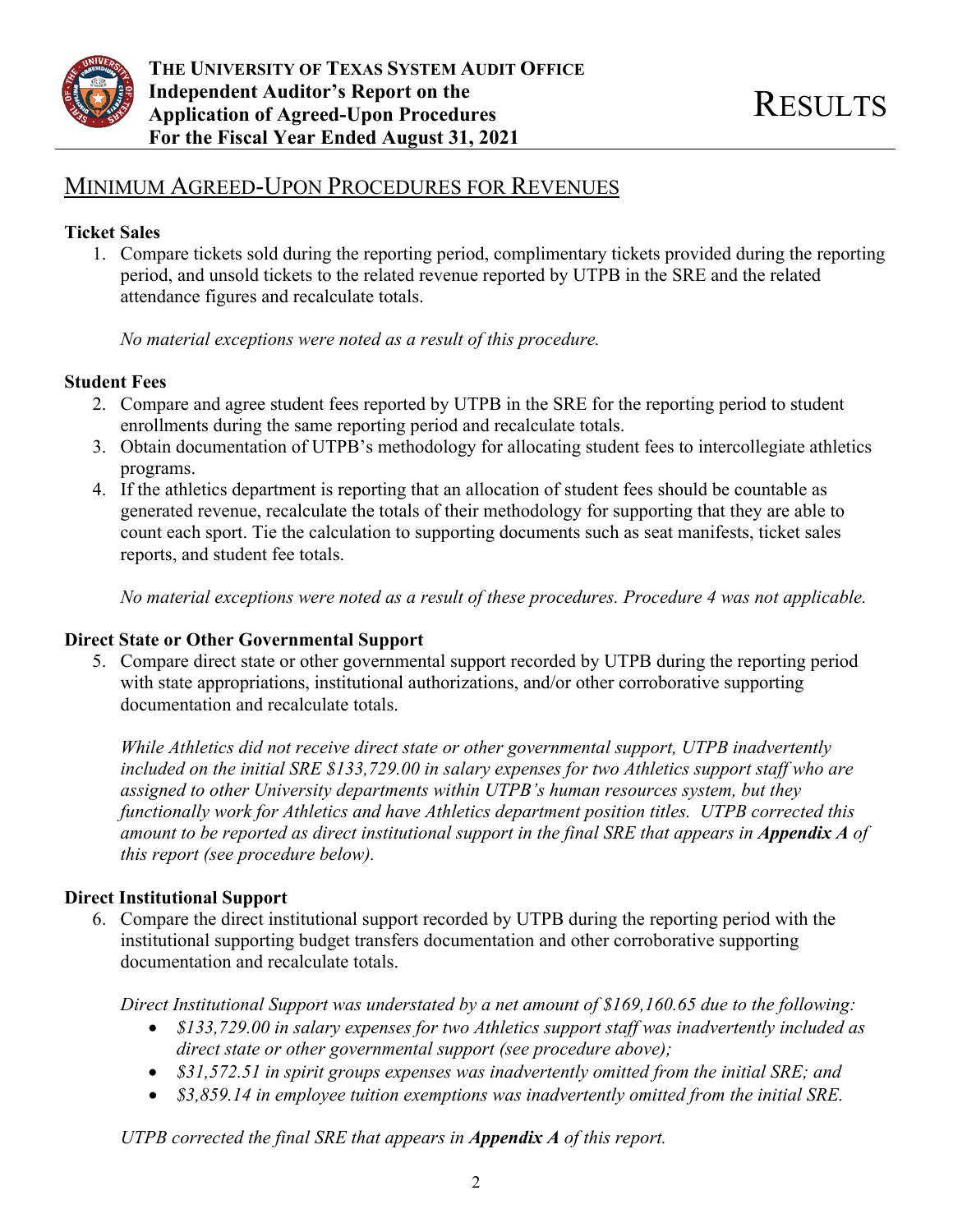

### **Transfers Back to Institution**

7. Compare the transfers back to UTPB with permanent transfers back to institution from the athletics department and recalculate totals.

*This procedure was not applicable. Athletics did not have any transfers back to the institution.* 

## **Indirect Institutional Support**

8. Compare the indirect institutional support recorded by UTPB during the reporting period with expense payments, cost allocation detail, and other corroborative supporting documentation and recalculate totals.

*Indirect institutional support was inadvertently omitted from the initial SRE. However, UTPB made an adjustment to include \$335,990.23 (approximately 5% of total expenses at the time of calculation) as an estimate for indirect institutional support on the final SRE that appears in <i>Appendix A* of this *report.* 

### **Guarantees**

- 9. Select a sample of settlement reports for away games during the reporting period and agree each selection to UTPB's general ledger and/or the SRE and recalculate totals.
- 10. Select a sample of contractual agreements pertaining to revenues derived from guaranteed contests during the reporting period. Compare and agree each selection to UTPB's general ledger and/or the SRE and recalculate totals.

*No material exceptions were noted as a result of these procedures.* 

### **Contributions**

11. Obtain and review supporting documentation for any contributions of moneys, goods, or services received directly by the intercollegiate athletics program from any affiliated or outside organization that constituted 10% or more of all contributions received for intercollegiate athletics during the reporting period and recalculate totals.

*No material exceptions were noted as a result of this procedure.* 

### **In-Kind**

12. Compare the in-kind recorded by UTPB during the reporting period with a schedule of in-kind donations and recalculate totals.

*No material exceptions were noted as a result of this procedure.* 

### **Compensation and Benefits Provided by a Third-Party**

13. Obtain the summary of revenues from affiliated and outside organizations (Summary) as of the end of the reporting period from UTPB. Select a sample of funds from the Summary and compare and agree each selection to supporting documentation, UTPB's general ledger, and/or the Summary and recalculate totals.

*This procedure was not applicable. Athletics did not receive compensation or benefits provided by a third-party.*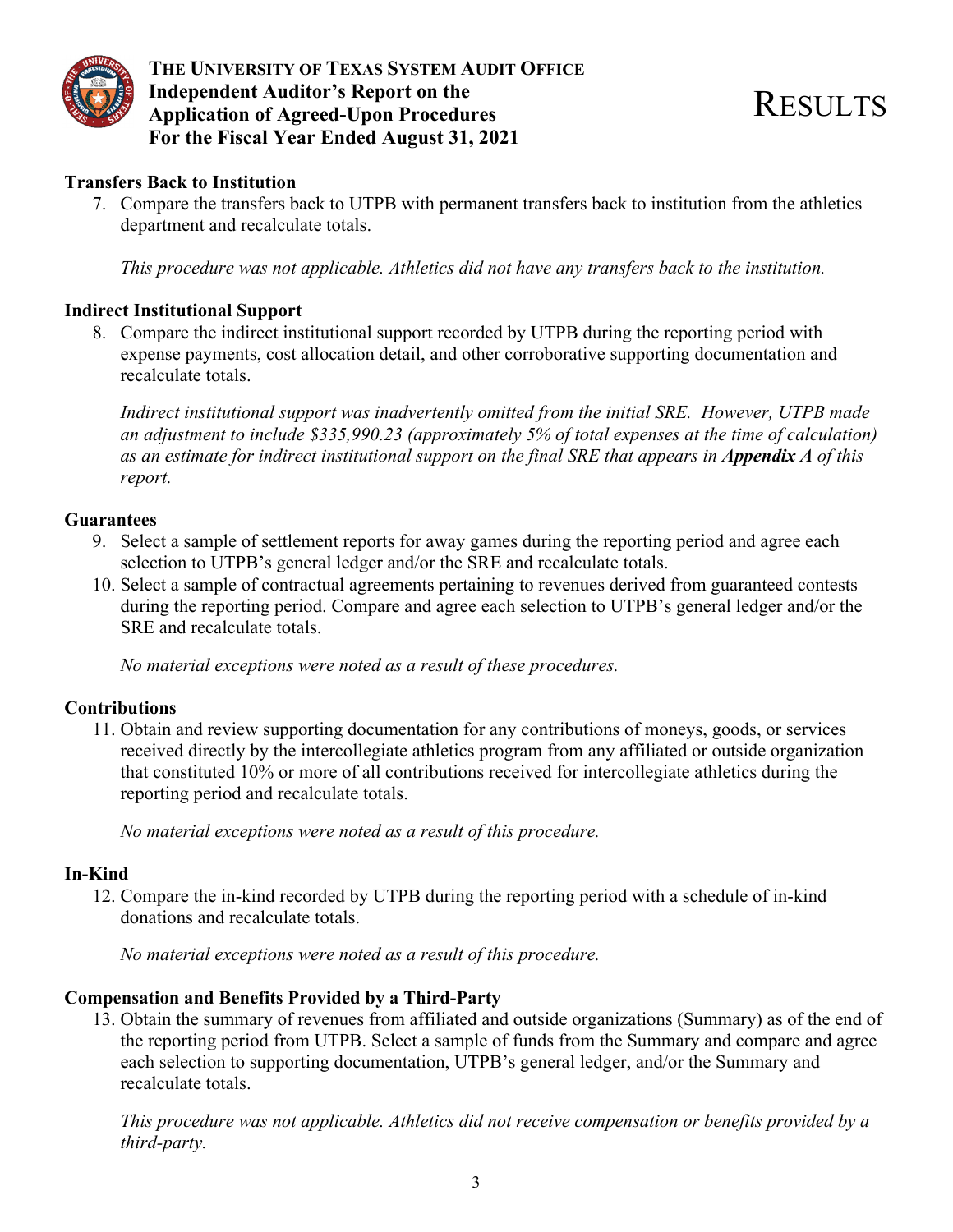

## **Media Rights**

- 14. Obtain and inspect agreements to understand UTPB's total media (broadcast, television, radio) rights received by UTPB or through their conference offices as reported in the SRE.
- 15. Compare and agree the media right revenues to a summary statement of all media rights identified, if applicable, and UTPB's general ledger and recalculate totals. Ledger totals may be different for total contributions if media rights are not broken out separately.

*These procedures were not applicable. Athletics did not receive media rights revenue.* 

## **NCAA Distributions**

16. Compare the amounts recorded in the revenue and expense reporting to general ledger detail for NCAA distributions and other corroborative supporting documents and recalculate totals.

*No material exceptions were noted as a result of this procedure.* 

## **Conference Distributions and Conference Distributions of Football Bowl Generated Revenue**

- 17. Obtain and inspect agreements related to UTPB's conference distributions and participation in revenues from tournaments during the reporting period for relevant terms and conditions.
- 18. Compare and agree the related revenues to UTPB's general ledger and/or the SRE and recalculate totals.

*These procedures were not applicable. Athletics did not receive any conference distributions.* 

## **Program Sales, Concessions, Novelty Sales, and Parking**

19. Compare the amount recorded in the revenue reporting category to general ledger detail of program sales, concessions, novelty sales, and parking as well as any other corroborative supporting documents and recalculate totals.

*This procedure was not applicable. Athletics did not receive any program sales, concessions, novelty sales, or parking revenue.* 

### **Royalties, Licensing, Advertisements, and Sponsorships**

- 20. Obtain and inspect agreements related to UTPB's participation in revenues from royalties, licensing, advertisements, and sponsorships during the reporting period for relevant terms and conditions.
- 21. Compare and agree the related revenues to UTPB's general ledger and/or the SRE and recalculate totals.

*No material exceptions were noted as a result of these procedures.* 

## **Sports Camp Revenues**

- 22. Inspect sports camp contract(s) between UTPB and person(s) conducting institutional sports-camps or clinics during the reporting period to obtain documentation of UTPB's methodology for recording revenues from sports-camps.
- 23. Obtain schedules of camp participants and select a sample of individual camp participant cash receipts from the schedule of sports-camp participants and agree each selection to UTPB's general ledger and/or the SRE and recalculate totals.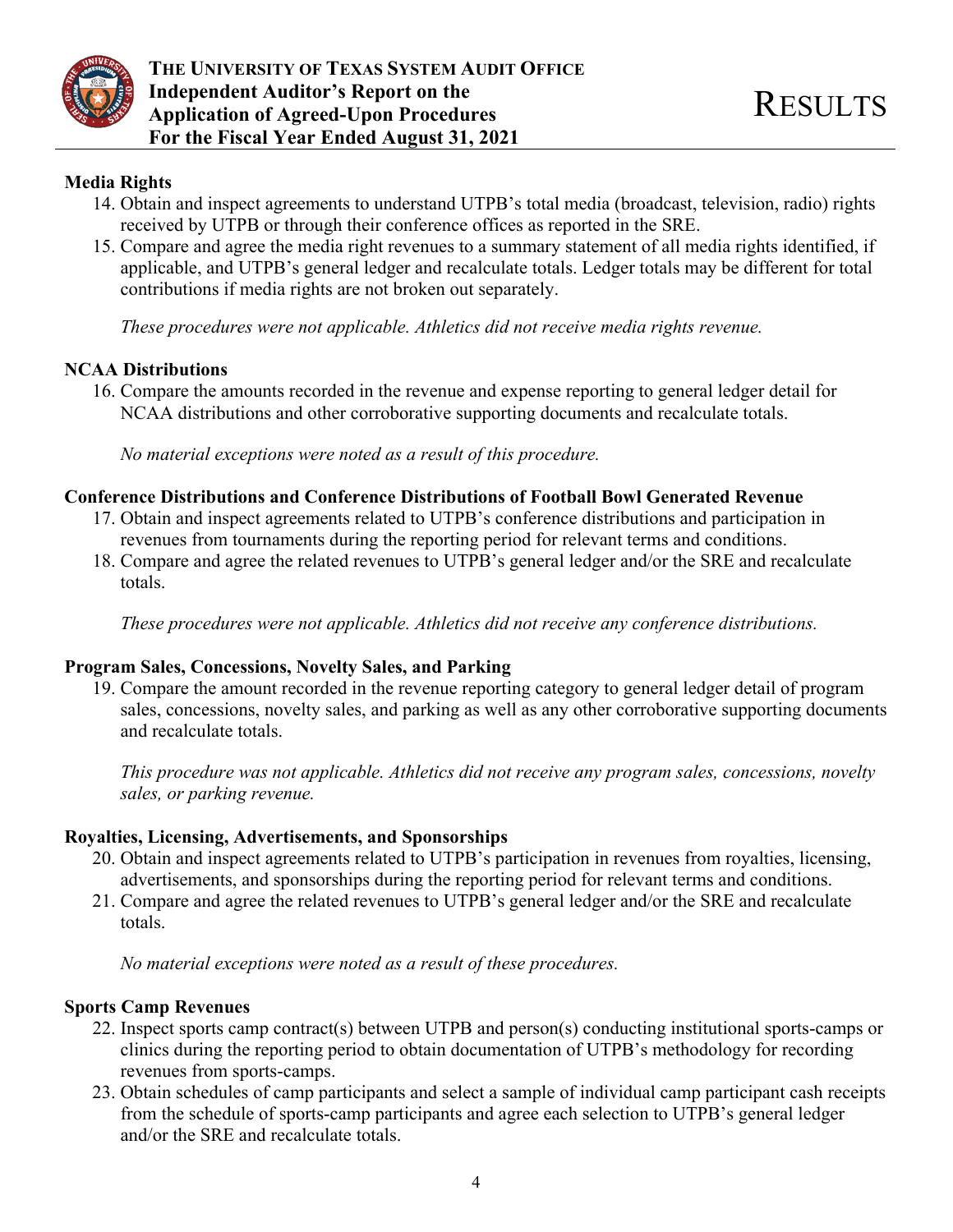

*No material exceptions were noted as a result of these procedures.* 

### **Athletics Restricted Endowment and Investment Income**

- 24. Obtain and inspect endowment agreements for relevant terms and conditions.
- 25. Compare and agree the classification and use of endowments and investment income reported in the SRE during the reporting period to the uses of income defined within the related endowment agreement and recalculate totals.

*No material exceptions were noted as a result of these procedures.* 

### **Other Operating Revenue**

26. Perform minimum agreed-upon procedures referenced for all revenue categories and recalculate totals.

*No material exceptions were noted as a result of this procedure.* 

## **Football Bowl Revenues**

- 27. Obtain and inspect agreements related to UTPB's revenues from post-season football bowl participation during the reporting period to gain an understanding of the relevant terms and conditions.
- 28. Compare and agree the related revenues to UTPB's general ledger and/or the SRE and recalculate totals.

*These procedures were not applicable. Athletics did not receive any football bowl revenues.* 

## MINIMUM AGREED-UPON PROCEDURES FOR EXPENSES

### **Athletic Student Aid**

- 29. Select a sample of students (10% of the total student-athletes for institutions who have used NCAA's Compliance Assistant (CA) software to prepare athletic aid detail, with a maximum sample size of 40, and 20% of total student-athletes for institutions who have not, with a maximum sample size of 60) from the listing of institutional student aid recipients during the reporting period. Data should be captured by the institution through the creation of a squad/eligibility list for each sponsored sport.
- 30. Obtain individual student account detail for each selection and compare the total aid in UTPB's student system to the student's detail in UTPB's report that ties directly to the NCAA Membership Financial Reporting System.
- 31. **Division I Institutions Only:** Perform a check of each student selected to ensure their information was reported accurately in the NCAA Membership Financial Reporting System.
- 32. Recalculate totals for each sport and overall.

*No material exceptions were noted as a result of these procedures. Procedure 31 was not applicable to UTPB.*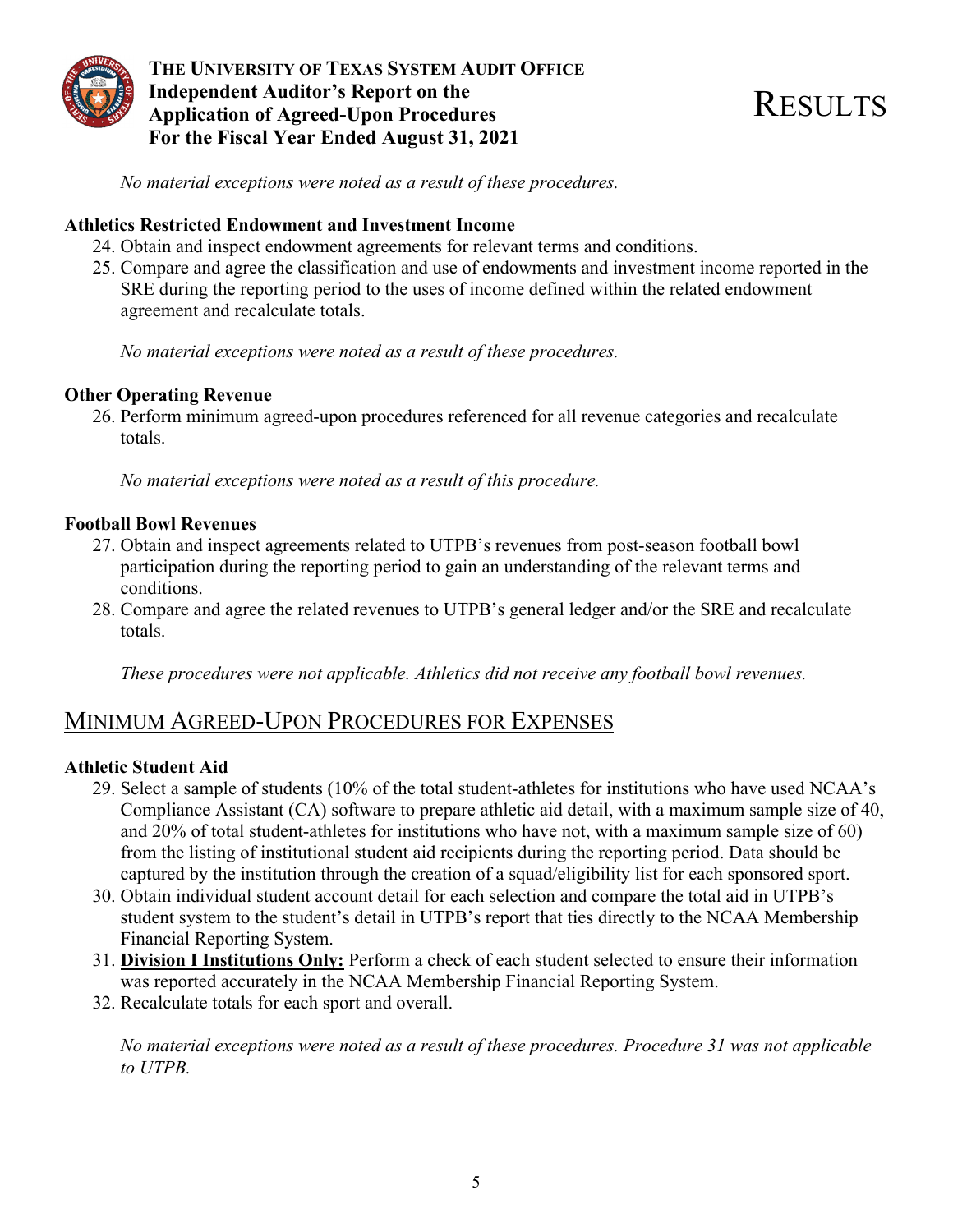

#### **Guarantees**

- 33. Obtain and inspect visiting institution's away-game settlement reports received by UTPB during the reporting period and agree related expenses to UTPB's general ledger and/or the SRE and recalculate totals.
- 34. Obtain and inspect contractual agreements pertaining to expenses recorded by UTPB from guaranteed contests during the reporting period. Compare and agree related amounts expensed by UTPB during the reporting period to UTPB's general ledger and/or the SRE and recalculate totals.

*No material exceptions were noted as a result of these procedures.* 

### **Coaching Salaries, Benefits, and Bonuses Paid by the University and Related Entities**

- 35. Obtain and inspect a listing of coaches employed by UTPB and related entities during the reporting period. Select a sample of coaches' contracts that must include football and men's and women's basketball from the listing.
- 36. Compare and agree the financial terms and conditions of each selection to the related coaching salaries, benefits, and bonuses recorded by UTPB and related entities in the SRE during the reporting period.
- 37. Obtain and inspect payroll summary registers for the reporting year for each selection. Compare and agree payroll summary registers from the reporting period to the related coaching salaries, benefits, and bonuses paid by UTPB and related entities expense recorded by UTPB in the SRE during the reporting period.
- 38. Compare and agree the totals recorded to any employment contracts executed for the sample selected and recalculate totals.

*No material exceptions were noted as a result of these procedures.* 

### **Coaching Other Compensation and Benefits Paid by a Third Party**

- 39. Obtain and inspect a listing of coaches employed by third parties during the reporting period. Select a sample of coaches' contracts that must include football and men's and women's basketball from the listing.
- 40. Compare and agree the financial terms and conditions of each selection to the related coaching other compensation and benefits paid by a third party and recorded by UTPB in the SRE during the reporting period.
- 41. Obtain and inspect reporting period payroll summary registers for each selection. Compare and agree related payroll summary register to the coaching other compensation and benefits paid by a third party, expenses recorded by UTPB in the SRE during the reporting period and recalculate totals.

*These procedures were not applicable. Athletics did not have compensation or benefits provided by a third party.* 

## **Support Staff/Administrative Salaries, Benefits, and Bonuses Paid by the University and Related Entities**

- 42. Select a sample of support staff/administrative personnel employed by UTPB and related entities during the reporting period.
- 43. Obtain and inspect reporting period summary payroll register for each selection. Compare and agree the related payroll summary registers to the related support staff administrative salaries, benefits, and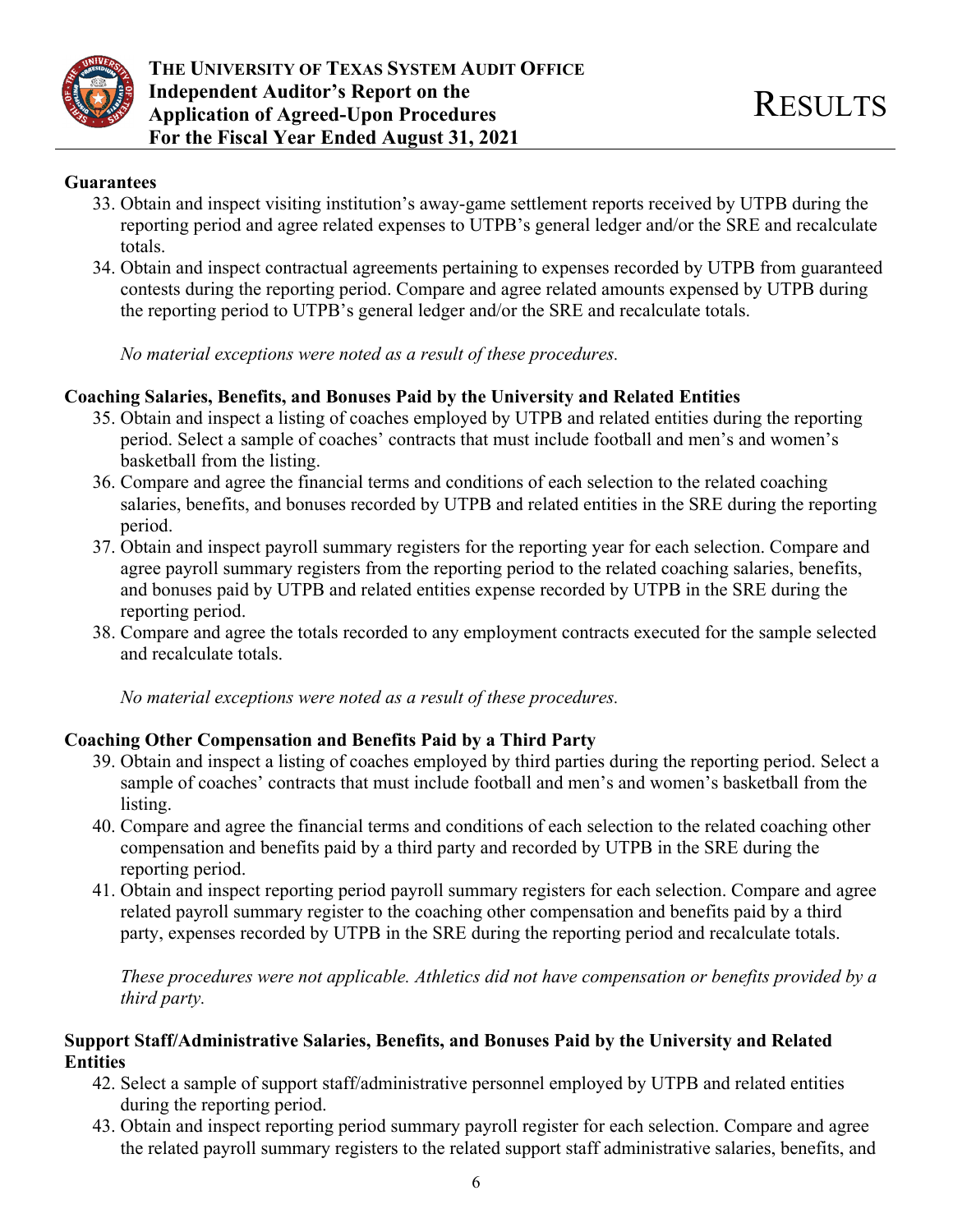

bonuses paid by UTPB and related entities expense recorded by UTPB in the SRE during the reporting period and recalculate totals.

*No material exceptions were noted as a result of these procedures.* 

## **Support Staff/Administrative Other Compensation and Benefits Paid by a Third Party**

- 44. Select a sample of support staff/administrative personnel employed by third parties during the reporting period.
- 45. Obtain and inspect reporting period payroll summary registers for each selection. Compare and agree related payroll summary registers to the related support staff administrative other compensation and benefits expense recorded by UTPB in the SRE during the reporting period and recalculate totals.

*These procedures were not applicable. Athletics did not have compensation or benefits provided by a third party.* 

## **Severance Payments**

46. Select a sample of employees receiving severance payments by UTPB during the reporting period and agree each severance payment to the related termination letter or employment contract and recalculate totals.

*This procedure was not applicable. Athletics did not make severance payments.* 

## **Recruiting**

- 47. Obtain documentation of UTPB's recruiting expense policies.
- 48. Compare and agree to existing institutional- and NCAA-related policies.
- 49. Obtain general ledger detail and compare to the total expenses reported and recalculate totals.

*No material exceptions were noted as a result of these procedures.* 

### **Team Travel**

- 50. Obtain documentation of UTPB's team travel policies.
- 51. Compare and agree to existing institutional- and NCAA-related policies.
- 52. Obtain general ledger detail and compare to the total expenses reported and recalculate totals.

*No material exceptions were noted as a result of these procedures.* 

## **Equipment, Uniforms, and Supplies**

53. Obtain general ledger detail and compare to the total expenses reported. Select a sample of transactions to validate existence of transaction and accuracy of recording and recalculate totals.

*No material exceptions were noted as a result of this procedure.* 

## **Game Expenses**

54. Obtain general ledger detail and compare to the total expenses reported. Select a sample of transactions to validate existence of transaction and accuracy of recording and recalculate totals.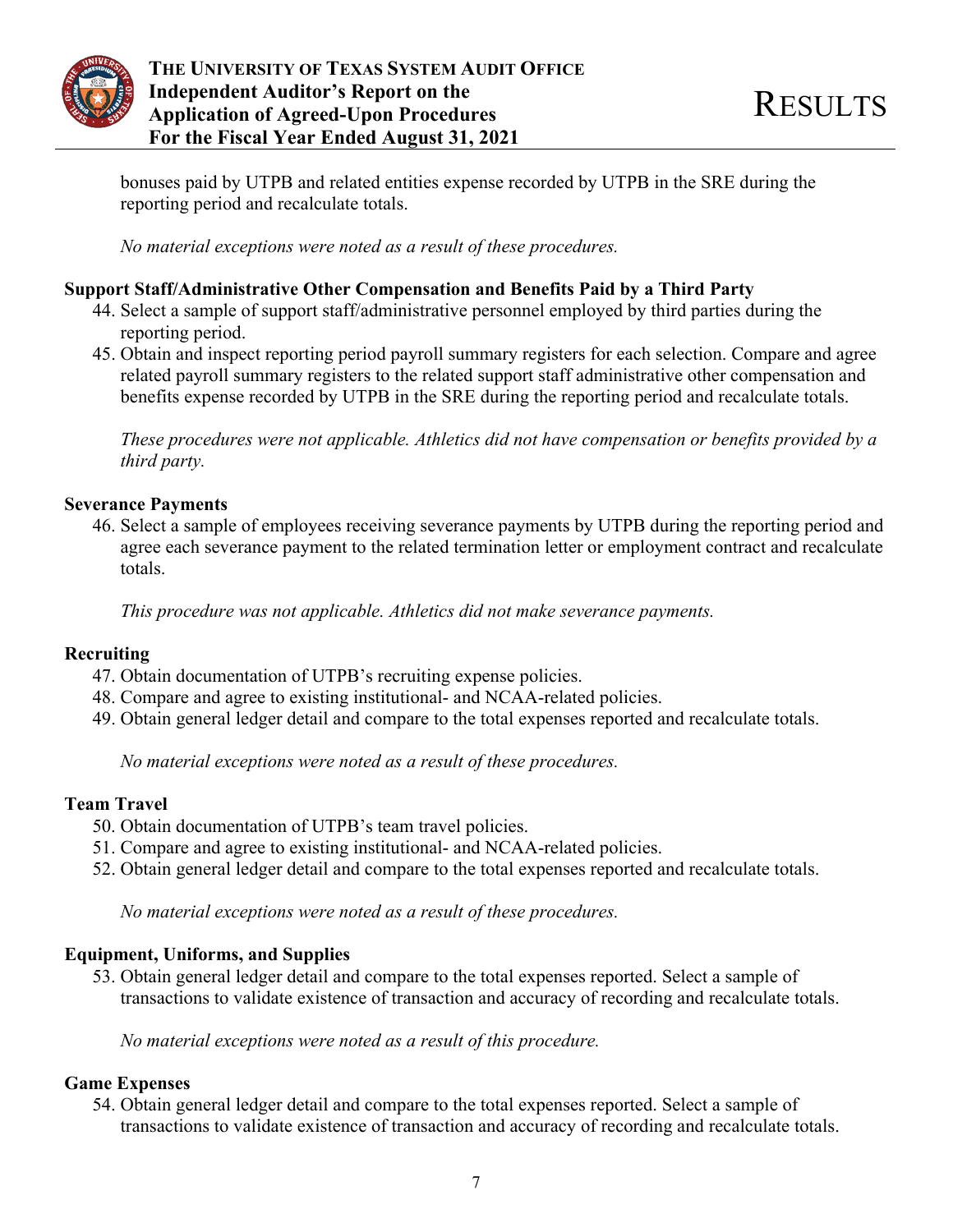

**THE UNIVERSITY OF TEXAS SYSTEM AUDIT OFFICE Independent Auditor's Report on the The Independent Auditor's Report on the set of the RESULTS**<br>Application of Agreed-Upon Procedures **For the Fiscal Year Ended August 31, 2021** 

*No material exceptions were noted as a result of this procedure.* 

### **Fund Raising, Marketing, and Promotion**

55. Obtain general ledger detail and compare to the total expenses reported. Select a sample of transactions to validate existence of transaction and accuracy of recording and recalculate totals.

*No material exceptions were noted as a result of this procedure.* 

### **Sports-Camp Expenses**

56. Obtain general ledger detail and compare to the total expenses reported. Select a sample of transactions to validate existence of transaction and accuracy of recording and recalculate totals.

*No material exceptions were noted as a result of this procedure.* 

## **Spirit Groups**

57. Obtain general ledger detail and compare to the total expenses reported. Select a sample of transactions to validate existence of transaction and accuracy of recording and recalculate totals.

*No material exceptions were noted as a result of this procedure.* 

## **Athletic Facility Debt Service, Leases and Rental Fees**

- 58. Obtain a listing of debt service schedules, lease payments, and rental fees for athletics facilities for the reporting year. Compare a sample of facility payments including the top two highest facility payments to additional supporting documentation (e.g., debt financing agreements, leases, rental agreements).
- 59. Compare amounts recorded to amounts listed in the general ledger detail and recalculate totals.

*These procedures were not applicable. UTPB had no Athletics related debt.* 

### **Direct Overhead and Administrative Expenses**

60. Obtain general ledger detail and compare to the total expenses reported. Select a sample of transactions to validate existence of transaction and accuracy of recording and recalculate totals.

*No material exceptions were noted as a result of this procedure.* 

### **Indirect Institutional Support**

61. Tested with revenue section - Indirect Institutional Support (see procedure #8).

*Indirect institutional support was inadvertently omitted from the initial SRE. However, UTPB made an adjustment to include \$335,990.23 (approximately 5% of total expenses at the time of calculation) as an estimate for indirect institutional support on the final SRE that appears in <i>Appendix A* of this *report.* 

### **Medical Expenses and Medical Insurance**

62. Obtain general ledger detail and compare to the total expenses reported. Select a sample of transactions to validate existence of transaction and accuracy of recording and recalculate totals.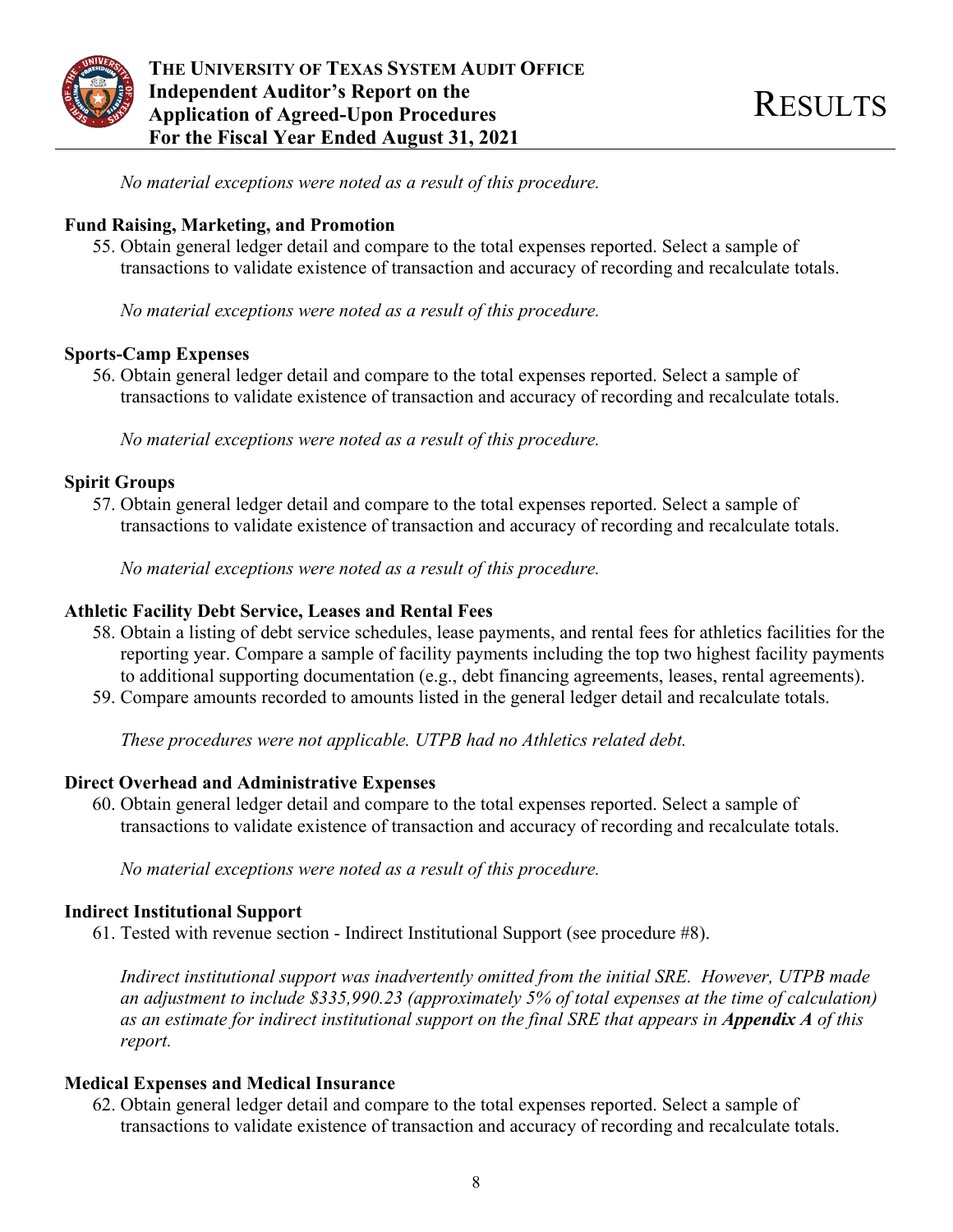

*No material exceptions were noted as a result of this procedure.* 

### **Memberships and Dues**

63. Obtain general ledger detail and compare to the total expenses reported. Select a sample of transactions to validate existence of transaction and accuracy of recording and recalculate totals.

*No material exceptions were noted as a result of this procedure.* 

## **Other Operating Expenses and Transfers to Institution**

64. Obtain general ledger detail and compare to the total expenses reported. Select a sample of transactions to validate existence of transaction and accuracy of recording and recalculate totals.

*No material exceptions were noted as a result of this procedure. Athletics did not have transfers to the institution.* 

## **Student-Athlete Meals (Non-Travel)**

65. Obtain general ledger detail and compare to the total expenses reported. Select a sample of transactions to validate existence of transaction and accuracy of recording and recalculate totals.

*No material exceptions were noted as a result of this procedure.* 

### **Football Bowl Expenses**

66. Obtain general ledger detail and compare to the total expenses reported. Select a sample of transactions to validate existence of transaction and accuracy of recording and recalculate totals.

*This procedure was not applicable. Athletics did not have any football bowl expenses.* 

## MINIMUM AGREED-UPON PROCEDURES FOR OTHER REPORTING ITEMS

### **Excess Transfers to Institution and Conference Realignment Expenses**

67. Obtain general ledger detail and compare to the total expenses reported. Select a sample of transactions to validate existence of transaction and accuracy of recording and recalculate totals.

*This procedure was not applicable. Athletics did not have transfers to the institution or conference realignment expenses.* 

### **Total Athletics Related Debt**

- 68. Obtain repayment schedules for all outstanding intercollegiate athletics debt during the reporting period. Recalculate annual maturities (consisting of principal and interest) provided in the schedules obtained.
- 69. Agree the total annual maturities and total outstanding athletic debt related to supporting documentation and UTPB's general ledger, as applicable.

*These procedures were not applicable. UTPB had no Athletics related debt.*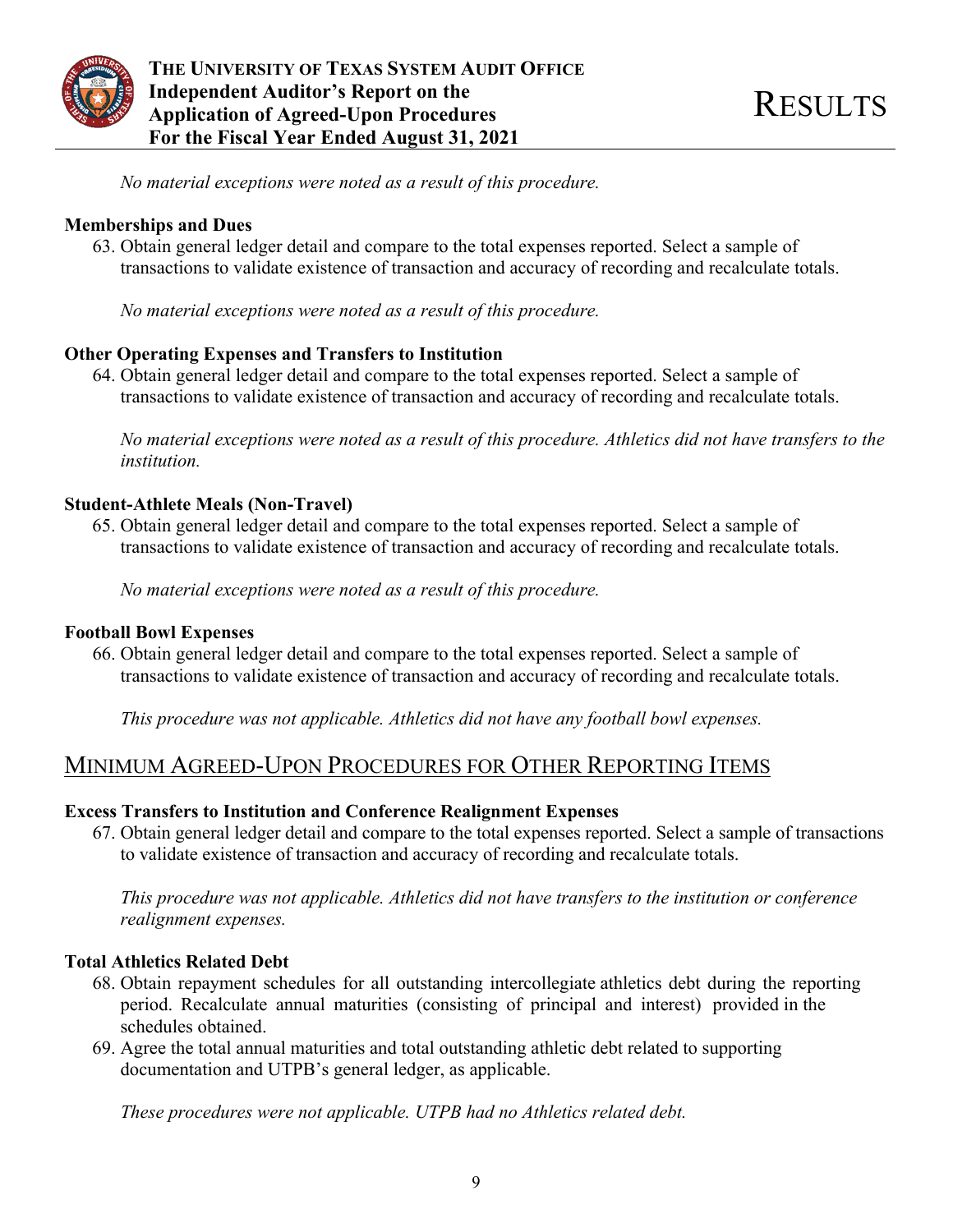

### **Total Institutional Debt**

70. Agree the total outstanding institutional debt to supporting documentation and UTPB's general ledger and/or UTPB's audited financial statements, if available.

*No material exceptions were noted as a result of this procedure.* 

### **Value of Athletics Dedicated Endowments**

71. Obtain a schedule of all athletics dedicated endowments maintained by athletics, UTPB, and affiliated organizations. Agree the fair market value in the schedules to supporting documentation, UTPB's general ledger, and audited financial statements, if available.

*No material exceptions were noted as a result of this procedure.* 

### **Value of Institutional Endowments**

72. Agree the total fair market value of institutional endowments to supporting documentation, UTPB's general ledger, and/or audited financial statements, if available.

*No material exceptions were noted as a result of this procedure.* 

### **Total Athletics Related Capital Expenditures**

- 73. Obtain a schedule of athletics related capital expenditures made by athletics, UTPB, and affiliated organizations during the reporting period.
- 74. Obtain general ledger detail and compare to the total expenses reported. Select a sample of transactions to validate existence of transaction and accuracy of recording and recalculate totals.

*These procedures were not applicable. UTPB had no Athletics related capital expenditures.*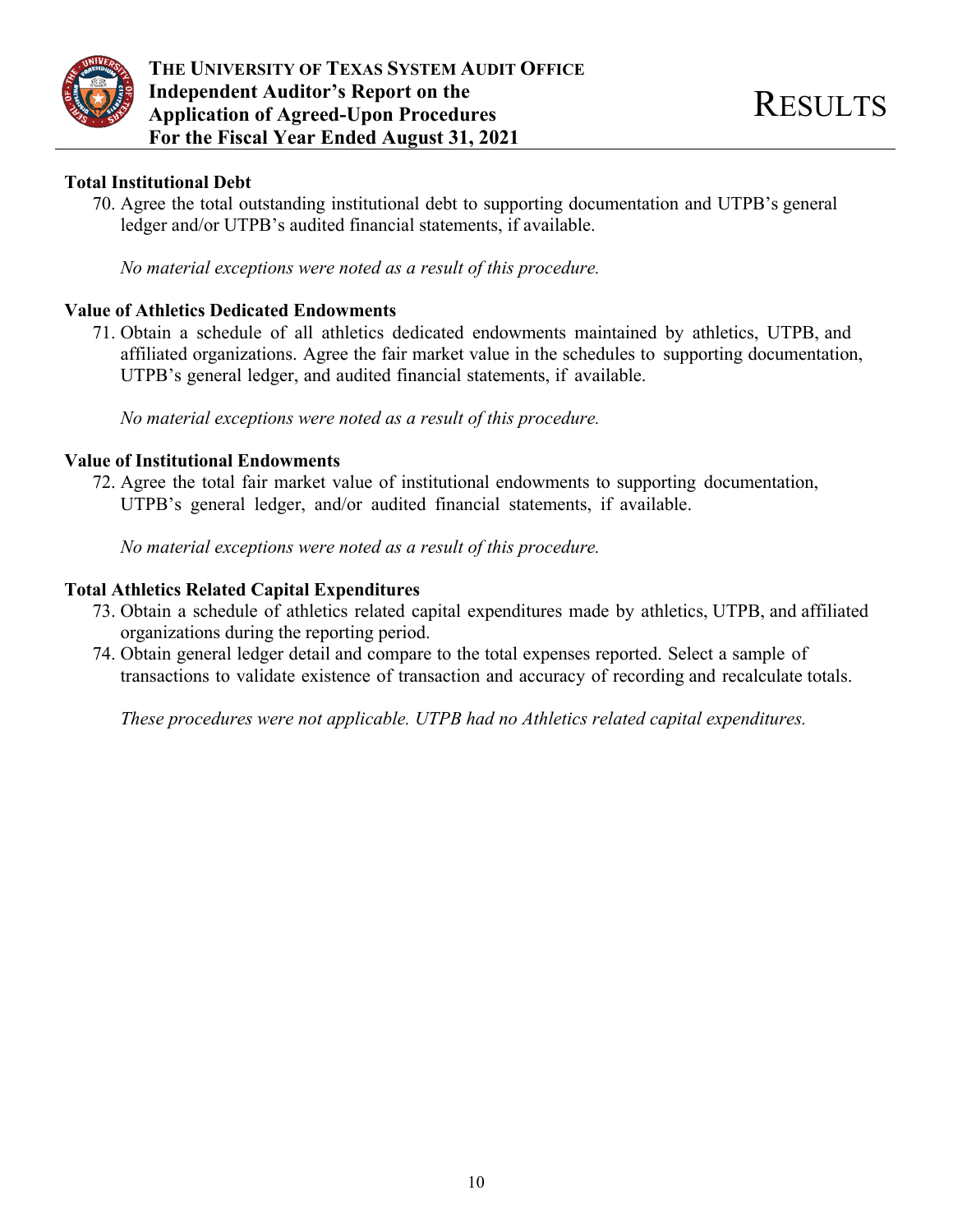

## **BACKGROUND**

UTPB's management is responsible for the SRE and compliance with NCAA requirements. This report is intended solely for the information and use of UTPB management. It is not intended to be and should not be used by anyone other than those specified parties. However, this report is a matter of public record and its distribution is not limited.

The NCAA requires this agreed-upon procedures engagement to be conducted by an independent accountant. For purposes of this engagement, the NCAA considers the UT System Audit Office to be independent.

## SCOPE AND PROCEDURES

This agreed-upon procedures engagement was conducted in accordance with attestation standards established by the American Institute of Certified Public Accountants. The sufficiency of these procedures is solely the responsibility of the specified users of the report. Consequently, we make no representation regarding the sufficiency of the procedures described below either for the purpose for which this report has been requested or for any other purpose.

We were not engaged to and did not conduct an examination, the objective of which would be the expression of an opinion on the compliance of the accompanying SRE of Athletics. Accordingly, we do not express such an opinion. Had we performed additional procedures, other matters might have come to our attention that would have been reported to you. This report relates only to the procedures specified above and does not extend to UTPB's financial statements.

### **APPENDICES**

Also attached to this report are the following appendices:

- *Appendix A*, SRE of Athletics for the Fiscal Year Ended August 31, 2021
- *Appendix B,* Notes to the SRE
- *Appendix C*, Variance Analysis

| REPORT DATE      | <b>REPORT DISTRIBUTION</b>                                                        |
|------------------|-----------------------------------------------------------------------------------|
| January 14, 2022 | To: Sandra Woodley, Ph.D., President, UTPB                                        |
|                  | Cc: Cesario Valenzuela, VP for Business Affairs and Chief Financial Officer, UTPB |
|                  | Todd Dooley, Director of Athletics, UTPB                                          |
|                  | Felecia Burns, Director of Accounting, UTPB                                       |
|                  | Glenn Spencer, Chief Audit Executive, UTPB                                        |
|                  | UT System Administration Internal Audit Committee                                 |
|                  | External Agencies (State Auditor, Legislative Budget Board, Governor's Office)    |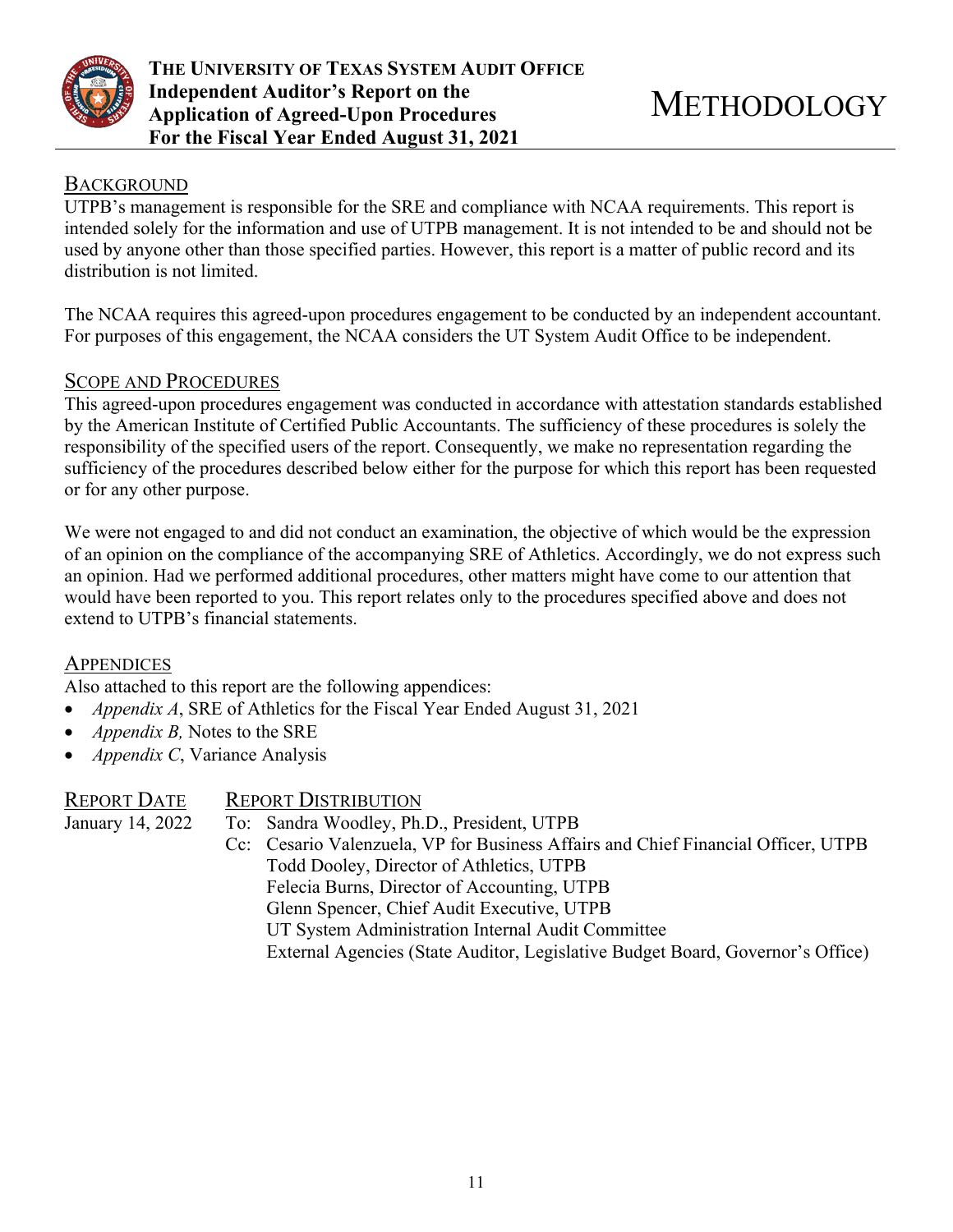

#### **THE UNIVERSITY OF TEXAS PERMIAN BASIN DEPARTMENT OF INTERCOLLEGIATE ATHLETICS STATEMENT OF REVENUES AND EXPENSES FOR THE FISCAL YEAR ENDED AUGUST 31, 2021**

| <b>Operating Revenues:</b><br><b>Ticket Sales</b><br>S<br>62,715.57<br>1<br>Direct State or Other Gov't Support<br>2<br>3<br><b>Student Fees</b><br>Direct Institutional Support<br>6,500.00<br>94,955.65<br>184,141.00<br>77,250.00<br>67,250.00<br>62,600.00<br>4<br>5<br>Less - Transfers to Institution<br>6<br>Indirect Institutional Support<br>ä,<br>Indirect Inst Support - Athletic Facilities<br>6A Debt Service, Lease and Rental<br>L,<br>$\overline{\phantom{a}}$<br>Guarantees<br>11,500.00<br>2,700.00<br>7<br>297,880.00<br>175.00<br>8<br>Contributions<br>7,566.75<br>560.00<br>2.040.00<br>In-Kind<br>9<br>2,000.00<br>2,937.75<br>$\overline{a}$<br>Compensation and Benefits (third party)<br>10<br>11 Media Rights<br>12 NCAA Distributions<br>13 Conference Distributions<br>Conference Distributions of Football<br>13A Bowl Generated Revenue<br>Program Sales, Concessions, Novelty<br>14 Sales and Parking<br>Royalties, Licensing, Advertisement and<br>15 Sponsorships<br>16 Sports Camp Revenues<br>27,870.00<br>27,380.00<br>4,075.00<br>Athletics Restricted Endowment and<br>17 Investment Income<br>13,075.64<br>$\sim$<br>8,000.00<br>1,950.00<br>18 Other Operating Revenue<br>2,340.00<br>2,650.00<br>6,900.00<br>71.61<br>19 Football Bowl Revenues<br>$\overline{\phantom{a}}$<br>397,305.57<br>164,478.04<br>1,950.00<br>2,650.00<br>197,991.00<br>80,819.36<br>69,290.00<br>62,600.00<br><b>Total Operating Revenues</b><br><b>Operating Expenses:</b><br>20 Athletic Student Aid<br>437,637.44<br>134,325.70<br>48,135.06<br>37,396.10<br>193,970.08<br>100,934.69<br>70,356.49<br>82,945.46<br>21 Guarantees<br>25,983.71<br>÷,<br>Coaching Salaries, Benefits, and Bonuses<br>196,868.12<br>22 Paid by the University<br>583,346.08<br>45,606.09<br>45,606.97<br>179,555.08<br>114,564.86<br>33,543.34<br>109,306.21<br>Coaching Salaries, Benefits and Bonuses<br>23 paid by a Third Party<br>Support Staff/Admin Salaries, Benefits<br>24 and Bonuses Paid by the University<br>Support Staff/Admin Comp, Benefits and<br>25 Bonuses paid by Third Party<br>26 Severance Payments<br>27 Recruiting<br>72,549.63<br>11,094.45<br>2,293.41<br>778.66<br>10,602.18<br>11,854.64<br>1,730.54<br>75.00<br>2,929.39<br>Team Travel<br>121,335.06<br>54,836.22<br>14,139.44<br>38,925.09<br>67,154.33<br>3,752.05<br>25,245.67<br>25,351.63<br>28<br>22,704.10<br>Sports Equipment, Uniforms and Supplies<br>2,990.00<br>34,333.94<br>4,383.00<br>150,346.33<br>20,356.87<br>1,045.00<br>21,489.39<br>9,433.00<br>29<br>14,575.00<br>900.00<br>50.00<br>50.00<br>2,620.00<br>30 Game Expenses<br>÷,<br>31 Fund Raising, Marketing and Promotion<br>3.961.21<br>1.128.68<br>558.19<br>1,098.08<br>32.00<br>125.67<br>1,493.18<br>Sports Camp Expenses<br>3,262.15<br>585.52<br>32<br>33 Spirit Groups<br>Athletic Facility Debt Service, Leases<br>34 and Rental Fees<br>÷,<br>$\blacksquare$<br>$\omega$<br>$\blacksquare$<br>$\sim$<br>$\sim$<br>35 Direct Overhead and Admin Expenses<br>16,486.22<br>4,367.09<br>130.91<br>279.48<br>4,207.93<br>3,664.78<br>450.00<br>36 Indirect Institutional Support<br>$\overline{\phantom{a}}$<br>ä,<br>$\overline{\phantom{a}}$<br>$\overline{\phantom{a}}$<br>$\blacksquare$<br>÷<br>25.57<br>Medical Expenses and Insurance<br>1,754.40<br>91.39<br>37<br>$\omega$<br>$\overline{a}$<br>$\overline{\phantom{a}}$<br>ä,<br>225.00<br>259.77<br>38 Memberships and Dues<br>7,001.83<br>6,237.50<br>2.50<br>227.50<br>7,662.88<br>1,179.85<br>Student-Athlete Meals (non-travel)<br>90,986.69<br>2,144.52<br>8,242.45<br>39<br>$\Box$<br>$\blacksquare$<br>$\blacksquare$<br>$\blacksquare$<br>Other Operating Expenses<br>22,092.22<br>1,957.00<br>4,627.90<br>10,116.08<br>83.52<br>40<br>17,144.22<br>4,491.07<br>41 Football Bowl Expenses<br>$\overline{\phantom{a}}$<br>٠<br>$\blacksquare$<br>$\blacksquare$<br>$\blacksquare$<br>$\overline{\phantom{a}}$<br>٠<br>41A Football Bowl Expenses - Coaching<br>$\overline{\phantom{a}}$<br>$\overline{\phantom{a}}$<br>$\overline{\phantom{a}}$<br>$\overline{\phantom{a}}$<br>$\overline{\phantom{a}}$<br>$\overline{\phantom{a}}$<br>$\overline{\phantom{a}}$<br>$\sim$<br><b>Total Operating Expenses</b><br>238,794.62<br>1,525,693.14<br>454,794.21<br>121,489.41<br>112,440.71<br>460,312.61<br>360,334.27<br>116,250.46<br>50 Excess Transfer to University<br>$\overline{\phantom{a}}$<br>٠<br>$\blacksquare$<br>$\overline{\phantom{a}}$<br>51 Conference Realignment<br>$\blacksquare$<br>$\blacksquare$<br>$\sim$<br>$\blacksquare$<br>$\overline{\phantom{a}}$<br>ä,<br>$\blacksquare$<br>$\blacksquare$<br>1,525,693.14<br>454,794.21<br>121,489.41<br>112,440.71<br>460,312.61<br>116,250.46<br>238,794.62<br><b>Total Expenses</b><br>360,334.27 |  | Football | Men's<br><b>Basketball</b> | Women's<br>Golf | Men's<br>Golf | Women's<br><b>Basketball</b> | Baseball | Men's<br><b>Cross Country</b> | Men's<br>Soccer | Men's<br>Swimming        |
|-----------------------------------------------------------------------------------------------------------------------------------------------------------------------------------------------------------------------------------------------------------------------------------------------------------------------------------------------------------------------------------------------------------------------------------------------------------------------------------------------------------------------------------------------------------------------------------------------------------------------------------------------------------------------------------------------------------------------------------------------------------------------------------------------------------------------------------------------------------------------------------------------------------------------------------------------------------------------------------------------------------------------------------------------------------------------------------------------------------------------------------------------------------------------------------------------------------------------------------------------------------------------------------------------------------------------------------------------------------------------------------------------------------------------------------------------------------------------------------------------------------------------------------------------------------------------------------------------------------------------------------------------------------------------------------------------------------------------------------------------------------------------------------------------------------------------------------------------------------------------------------------------------------------------------------------------------------------------------------------------------------------------------------------------------------------------------------------------------------------------------------------------------------------------------------------------------------------------------------------------------------------------------------------------------------------------------------------------------------------------------------------------------------------------------------------------------------------------------------------------------------------------------------------------------------------------------------------------------------------------------------------------------------------------------------------------------------------------------------------------------------------------------------------------------------------------------------------------------------------------------------------------------------------------------------------------------------------------------------------------------------------------------------------------------------------------------------------------------------------------------------------------------------------------------------------------------------------------------------------------------------------------------------------------------------------------------------------------------------------------------------------------------------------------------------------------------------------------------------------------------------------------------------------------------------------------------------------------------------------------------------------------------------------------------------------------------------------------------------------------------------------------------------------------------------------------------------------------------------------------------------------------------------------------------------------------------------------------------------------------------------------------------------------------------------------------------------------------------------------------------------------------------------------------------------------------------------------------------------------------------------------------------------------------------------------------------------------------------------------------------------------------------------------------------------------------------------------------------------------------------------------------------------------------------------------------------------------------------------------------------------------------------------------------------------------------------------------------------------------------------------------------------------------------------|--|----------|----------------------------|-----------------|---------------|------------------------------|----------|-------------------------------|-----------------|--------------------------|
|                                                                                                                                                                                                                                                                                                                                                                                                                                                                                                                                                                                                                                                                                                                                                                                                                                                                                                                                                                                                                                                                                                                                                                                                                                                                                                                                                                                                                                                                                                                                                                                                                                                                                                                                                                                                                                                                                                                                                                                                                                                                                                                                                                                                                                                                                                                                                                                                                                                                                                                                                                                                                                                                                                                                                                                                                                                                                                                                                                                                                                                                                                                                                                                                                                                                                                                                                                                                                                                                                                                                                                                                                                                                                                                                                                                                                                                                                                                                                                                                                                                                                                                                                                                                                                                                                                                                                                                                                                                                                                                                                                                                                                                                                                                                                                                                     |  |          |                            |                 |               |                              |          |                               |                 |                          |
|                                                                                                                                                                                                                                                                                                                                                                                                                                                                                                                                                                                                                                                                                                                                                                                                                                                                                                                                                                                                                                                                                                                                                                                                                                                                                                                                                                                                                                                                                                                                                                                                                                                                                                                                                                                                                                                                                                                                                                                                                                                                                                                                                                                                                                                                                                                                                                                                                                                                                                                                                                                                                                                                                                                                                                                                                                                                                                                                                                                                                                                                                                                                                                                                                                                                                                                                                                                                                                                                                                                                                                                                                                                                                                                                                                                                                                                                                                                                                                                                                                                                                                                                                                                                                                                                                                                                                                                                                                                                                                                                                                                                                                                                                                                                                                                                     |  |          |                            |                 |               |                              |          |                               |                 |                          |
|                                                                                                                                                                                                                                                                                                                                                                                                                                                                                                                                                                                                                                                                                                                                                                                                                                                                                                                                                                                                                                                                                                                                                                                                                                                                                                                                                                                                                                                                                                                                                                                                                                                                                                                                                                                                                                                                                                                                                                                                                                                                                                                                                                                                                                                                                                                                                                                                                                                                                                                                                                                                                                                                                                                                                                                                                                                                                                                                                                                                                                                                                                                                                                                                                                                                                                                                                                                                                                                                                                                                                                                                                                                                                                                                                                                                                                                                                                                                                                                                                                                                                                                                                                                                                                                                                                                                                                                                                                                                                                                                                                                                                                                                                                                                                                                                     |  |          |                            |                 |               |                              |          |                               |                 |                          |
|                                                                                                                                                                                                                                                                                                                                                                                                                                                                                                                                                                                                                                                                                                                                                                                                                                                                                                                                                                                                                                                                                                                                                                                                                                                                                                                                                                                                                                                                                                                                                                                                                                                                                                                                                                                                                                                                                                                                                                                                                                                                                                                                                                                                                                                                                                                                                                                                                                                                                                                                                                                                                                                                                                                                                                                                                                                                                                                                                                                                                                                                                                                                                                                                                                                                                                                                                                                                                                                                                                                                                                                                                                                                                                                                                                                                                                                                                                                                                                                                                                                                                                                                                                                                                                                                                                                                                                                                                                                                                                                                                                                                                                                                                                                                                                                                     |  |          |                            |                 |               |                              |          |                               |                 |                          |
|                                                                                                                                                                                                                                                                                                                                                                                                                                                                                                                                                                                                                                                                                                                                                                                                                                                                                                                                                                                                                                                                                                                                                                                                                                                                                                                                                                                                                                                                                                                                                                                                                                                                                                                                                                                                                                                                                                                                                                                                                                                                                                                                                                                                                                                                                                                                                                                                                                                                                                                                                                                                                                                                                                                                                                                                                                                                                                                                                                                                                                                                                                                                                                                                                                                                                                                                                                                                                                                                                                                                                                                                                                                                                                                                                                                                                                                                                                                                                                                                                                                                                                                                                                                                                                                                                                                                                                                                                                                                                                                                                                                                                                                                                                                                                                                                     |  |          |                            |                 |               |                              |          |                               |                 | 46,295.00                |
|                                                                                                                                                                                                                                                                                                                                                                                                                                                                                                                                                                                                                                                                                                                                                                                                                                                                                                                                                                                                                                                                                                                                                                                                                                                                                                                                                                                                                                                                                                                                                                                                                                                                                                                                                                                                                                                                                                                                                                                                                                                                                                                                                                                                                                                                                                                                                                                                                                                                                                                                                                                                                                                                                                                                                                                                                                                                                                                                                                                                                                                                                                                                                                                                                                                                                                                                                                                                                                                                                                                                                                                                                                                                                                                                                                                                                                                                                                                                                                                                                                                                                                                                                                                                                                                                                                                                                                                                                                                                                                                                                                                                                                                                                                                                                                                                     |  |          |                            |                 |               |                              |          |                               |                 |                          |
|                                                                                                                                                                                                                                                                                                                                                                                                                                                                                                                                                                                                                                                                                                                                                                                                                                                                                                                                                                                                                                                                                                                                                                                                                                                                                                                                                                                                                                                                                                                                                                                                                                                                                                                                                                                                                                                                                                                                                                                                                                                                                                                                                                                                                                                                                                                                                                                                                                                                                                                                                                                                                                                                                                                                                                                                                                                                                                                                                                                                                                                                                                                                                                                                                                                                                                                                                                                                                                                                                                                                                                                                                                                                                                                                                                                                                                                                                                                                                                                                                                                                                                                                                                                                                                                                                                                                                                                                                                                                                                                                                                                                                                                                                                                                                                                                     |  |          |                            |                 |               |                              |          |                               |                 |                          |
|                                                                                                                                                                                                                                                                                                                                                                                                                                                                                                                                                                                                                                                                                                                                                                                                                                                                                                                                                                                                                                                                                                                                                                                                                                                                                                                                                                                                                                                                                                                                                                                                                                                                                                                                                                                                                                                                                                                                                                                                                                                                                                                                                                                                                                                                                                                                                                                                                                                                                                                                                                                                                                                                                                                                                                                                                                                                                                                                                                                                                                                                                                                                                                                                                                                                                                                                                                                                                                                                                                                                                                                                                                                                                                                                                                                                                                                                                                                                                                                                                                                                                                                                                                                                                                                                                                                                                                                                                                                                                                                                                                                                                                                                                                                                                                                                     |  |          |                            |                 |               |                              |          |                               |                 |                          |
|                                                                                                                                                                                                                                                                                                                                                                                                                                                                                                                                                                                                                                                                                                                                                                                                                                                                                                                                                                                                                                                                                                                                                                                                                                                                                                                                                                                                                                                                                                                                                                                                                                                                                                                                                                                                                                                                                                                                                                                                                                                                                                                                                                                                                                                                                                                                                                                                                                                                                                                                                                                                                                                                                                                                                                                                                                                                                                                                                                                                                                                                                                                                                                                                                                                                                                                                                                                                                                                                                                                                                                                                                                                                                                                                                                                                                                                                                                                                                                                                                                                                                                                                                                                                                                                                                                                                                                                                                                                                                                                                                                                                                                                                                                                                                                                                     |  |          |                            |                 |               |                              |          |                               |                 |                          |
|                                                                                                                                                                                                                                                                                                                                                                                                                                                                                                                                                                                                                                                                                                                                                                                                                                                                                                                                                                                                                                                                                                                                                                                                                                                                                                                                                                                                                                                                                                                                                                                                                                                                                                                                                                                                                                                                                                                                                                                                                                                                                                                                                                                                                                                                                                                                                                                                                                                                                                                                                                                                                                                                                                                                                                                                                                                                                                                                                                                                                                                                                                                                                                                                                                                                                                                                                                                                                                                                                                                                                                                                                                                                                                                                                                                                                                                                                                                                                                                                                                                                                                                                                                                                                                                                                                                                                                                                                                                                                                                                                                                                                                                                                                                                                                                                     |  |          |                            |                 |               |                              |          |                               |                 |                          |
|                                                                                                                                                                                                                                                                                                                                                                                                                                                                                                                                                                                                                                                                                                                                                                                                                                                                                                                                                                                                                                                                                                                                                                                                                                                                                                                                                                                                                                                                                                                                                                                                                                                                                                                                                                                                                                                                                                                                                                                                                                                                                                                                                                                                                                                                                                                                                                                                                                                                                                                                                                                                                                                                                                                                                                                                                                                                                                                                                                                                                                                                                                                                                                                                                                                                                                                                                                                                                                                                                                                                                                                                                                                                                                                                                                                                                                                                                                                                                                                                                                                                                                                                                                                                                                                                                                                                                                                                                                                                                                                                                                                                                                                                                                                                                                                                     |  |          |                            |                 |               |                              |          |                               |                 | 250.00                   |
|                                                                                                                                                                                                                                                                                                                                                                                                                                                                                                                                                                                                                                                                                                                                                                                                                                                                                                                                                                                                                                                                                                                                                                                                                                                                                                                                                                                                                                                                                                                                                                                                                                                                                                                                                                                                                                                                                                                                                                                                                                                                                                                                                                                                                                                                                                                                                                                                                                                                                                                                                                                                                                                                                                                                                                                                                                                                                                                                                                                                                                                                                                                                                                                                                                                                                                                                                                                                                                                                                                                                                                                                                                                                                                                                                                                                                                                                                                                                                                                                                                                                                                                                                                                                                                                                                                                                                                                                                                                                                                                                                                                                                                                                                                                                                                                                     |  |          |                            |                 |               |                              |          |                               |                 |                          |
|                                                                                                                                                                                                                                                                                                                                                                                                                                                                                                                                                                                                                                                                                                                                                                                                                                                                                                                                                                                                                                                                                                                                                                                                                                                                                                                                                                                                                                                                                                                                                                                                                                                                                                                                                                                                                                                                                                                                                                                                                                                                                                                                                                                                                                                                                                                                                                                                                                                                                                                                                                                                                                                                                                                                                                                                                                                                                                                                                                                                                                                                                                                                                                                                                                                                                                                                                                                                                                                                                                                                                                                                                                                                                                                                                                                                                                                                                                                                                                                                                                                                                                                                                                                                                                                                                                                                                                                                                                                                                                                                                                                                                                                                                                                                                                                                     |  |          |                            |                 |               |                              |          |                               |                 |                          |
|                                                                                                                                                                                                                                                                                                                                                                                                                                                                                                                                                                                                                                                                                                                                                                                                                                                                                                                                                                                                                                                                                                                                                                                                                                                                                                                                                                                                                                                                                                                                                                                                                                                                                                                                                                                                                                                                                                                                                                                                                                                                                                                                                                                                                                                                                                                                                                                                                                                                                                                                                                                                                                                                                                                                                                                                                                                                                                                                                                                                                                                                                                                                                                                                                                                                                                                                                                                                                                                                                                                                                                                                                                                                                                                                                                                                                                                                                                                                                                                                                                                                                                                                                                                                                                                                                                                                                                                                                                                                                                                                                                                                                                                                                                                                                                                                     |  |          |                            |                 |               |                              |          |                               |                 |                          |
|                                                                                                                                                                                                                                                                                                                                                                                                                                                                                                                                                                                                                                                                                                                                                                                                                                                                                                                                                                                                                                                                                                                                                                                                                                                                                                                                                                                                                                                                                                                                                                                                                                                                                                                                                                                                                                                                                                                                                                                                                                                                                                                                                                                                                                                                                                                                                                                                                                                                                                                                                                                                                                                                                                                                                                                                                                                                                                                                                                                                                                                                                                                                                                                                                                                                                                                                                                                                                                                                                                                                                                                                                                                                                                                                                                                                                                                                                                                                                                                                                                                                                                                                                                                                                                                                                                                                                                                                                                                                                                                                                                                                                                                                                                                                                                                                     |  |          |                            |                 |               |                              |          |                               |                 |                          |
|                                                                                                                                                                                                                                                                                                                                                                                                                                                                                                                                                                                                                                                                                                                                                                                                                                                                                                                                                                                                                                                                                                                                                                                                                                                                                                                                                                                                                                                                                                                                                                                                                                                                                                                                                                                                                                                                                                                                                                                                                                                                                                                                                                                                                                                                                                                                                                                                                                                                                                                                                                                                                                                                                                                                                                                                                                                                                                                                                                                                                                                                                                                                                                                                                                                                                                                                                                                                                                                                                                                                                                                                                                                                                                                                                                                                                                                                                                                                                                                                                                                                                                                                                                                                                                                                                                                                                                                                                                                                                                                                                                                                                                                                                                                                                                                                     |  |          |                            |                 |               |                              |          |                               |                 |                          |
|                                                                                                                                                                                                                                                                                                                                                                                                                                                                                                                                                                                                                                                                                                                                                                                                                                                                                                                                                                                                                                                                                                                                                                                                                                                                                                                                                                                                                                                                                                                                                                                                                                                                                                                                                                                                                                                                                                                                                                                                                                                                                                                                                                                                                                                                                                                                                                                                                                                                                                                                                                                                                                                                                                                                                                                                                                                                                                                                                                                                                                                                                                                                                                                                                                                                                                                                                                                                                                                                                                                                                                                                                                                                                                                                                                                                                                                                                                                                                                                                                                                                                                                                                                                                                                                                                                                                                                                                                                                                                                                                                                                                                                                                                                                                                                                                     |  |          |                            |                 |               |                              |          |                               |                 |                          |
|                                                                                                                                                                                                                                                                                                                                                                                                                                                                                                                                                                                                                                                                                                                                                                                                                                                                                                                                                                                                                                                                                                                                                                                                                                                                                                                                                                                                                                                                                                                                                                                                                                                                                                                                                                                                                                                                                                                                                                                                                                                                                                                                                                                                                                                                                                                                                                                                                                                                                                                                                                                                                                                                                                                                                                                                                                                                                                                                                                                                                                                                                                                                                                                                                                                                                                                                                                                                                                                                                                                                                                                                                                                                                                                                                                                                                                                                                                                                                                                                                                                                                                                                                                                                                                                                                                                                                                                                                                                                                                                                                                                                                                                                                                                                                                                                     |  |          |                            |                 |               |                              |          |                               |                 |                          |
|                                                                                                                                                                                                                                                                                                                                                                                                                                                                                                                                                                                                                                                                                                                                                                                                                                                                                                                                                                                                                                                                                                                                                                                                                                                                                                                                                                                                                                                                                                                                                                                                                                                                                                                                                                                                                                                                                                                                                                                                                                                                                                                                                                                                                                                                                                                                                                                                                                                                                                                                                                                                                                                                                                                                                                                                                                                                                                                                                                                                                                                                                                                                                                                                                                                                                                                                                                                                                                                                                                                                                                                                                                                                                                                                                                                                                                                                                                                                                                                                                                                                                                                                                                                                                                                                                                                                                                                                                                                                                                                                                                                                                                                                                                                                                                                                     |  |          |                            |                 |               |                              |          |                               |                 |                          |
|                                                                                                                                                                                                                                                                                                                                                                                                                                                                                                                                                                                                                                                                                                                                                                                                                                                                                                                                                                                                                                                                                                                                                                                                                                                                                                                                                                                                                                                                                                                                                                                                                                                                                                                                                                                                                                                                                                                                                                                                                                                                                                                                                                                                                                                                                                                                                                                                                                                                                                                                                                                                                                                                                                                                                                                                                                                                                                                                                                                                                                                                                                                                                                                                                                                                                                                                                                                                                                                                                                                                                                                                                                                                                                                                                                                                                                                                                                                                                                                                                                                                                                                                                                                                                                                                                                                                                                                                                                                                                                                                                                                                                                                                                                                                                                                                     |  |          |                            |                 |               |                              |          |                               |                 |                          |
|                                                                                                                                                                                                                                                                                                                                                                                                                                                                                                                                                                                                                                                                                                                                                                                                                                                                                                                                                                                                                                                                                                                                                                                                                                                                                                                                                                                                                                                                                                                                                                                                                                                                                                                                                                                                                                                                                                                                                                                                                                                                                                                                                                                                                                                                                                                                                                                                                                                                                                                                                                                                                                                                                                                                                                                                                                                                                                                                                                                                                                                                                                                                                                                                                                                                                                                                                                                                                                                                                                                                                                                                                                                                                                                                                                                                                                                                                                                                                                                                                                                                                                                                                                                                                                                                                                                                                                                                                                                                                                                                                                                                                                                                                                                                                                                                     |  |          |                            |                 |               |                              |          |                               |                 |                          |
|                                                                                                                                                                                                                                                                                                                                                                                                                                                                                                                                                                                                                                                                                                                                                                                                                                                                                                                                                                                                                                                                                                                                                                                                                                                                                                                                                                                                                                                                                                                                                                                                                                                                                                                                                                                                                                                                                                                                                                                                                                                                                                                                                                                                                                                                                                                                                                                                                                                                                                                                                                                                                                                                                                                                                                                                                                                                                                                                                                                                                                                                                                                                                                                                                                                                                                                                                                                                                                                                                                                                                                                                                                                                                                                                                                                                                                                                                                                                                                                                                                                                                                                                                                                                                                                                                                                                                                                                                                                                                                                                                                                                                                                                                                                                                                                                     |  |          |                            |                 |               |                              |          |                               |                 |                          |
|                                                                                                                                                                                                                                                                                                                                                                                                                                                                                                                                                                                                                                                                                                                                                                                                                                                                                                                                                                                                                                                                                                                                                                                                                                                                                                                                                                                                                                                                                                                                                                                                                                                                                                                                                                                                                                                                                                                                                                                                                                                                                                                                                                                                                                                                                                                                                                                                                                                                                                                                                                                                                                                                                                                                                                                                                                                                                                                                                                                                                                                                                                                                                                                                                                                                                                                                                                                                                                                                                                                                                                                                                                                                                                                                                                                                                                                                                                                                                                                                                                                                                                                                                                                                                                                                                                                                                                                                                                                                                                                                                                                                                                                                                                                                                                                                     |  |          |                            |                 |               |                              |          |                               |                 |                          |
|                                                                                                                                                                                                                                                                                                                                                                                                                                                                                                                                                                                                                                                                                                                                                                                                                                                                                                                                                                                                                                                                                                                                                                                                                                                                                                                                                                                                                                                                                                                                                                                                                                                                                                                                                                                                                                                                                                                                                                                                                                                                                                                                                                                                                                                                                                                                                                                                                                                                                                                                                                                                                                                                                                                                                                                                                                                                                                                                                                                                                                                                                                                                                                                                                                                                                                                                                                                                                                                                                                                                                                                                                                                                                                                                                                                                                                                                                                                                                                                                                                                                                                                                                                                                                                                                                                                                                                                                                                                                                                                                                                                                                                                                                                                                                                                                     |  |          |                            |                 |               |                              |          |                               |                 |                          |
|                                                                                                                                                                                                                                                                                                                                                                                                                                                                                                                                                                                                                                                                                                                                                                                                                                                                                                                                                                                                                                                                                                                                                                                                                                                                                                                                                                                                                                                                                                                                                                                                                                                                                                                                                                                                                                                                                                                                                                                                                                                                                                                                                                                                                                                                                                                                                                                                                                                                                                                                                                                                                                                                                                                                                                                                                                                                                                                                                                                                                                                                                                                                                                                                                                                                                                                                                                                                                                                                                                                                                                                                                                                                                                                                                                                                                                                                                                                                                                                                                                                                                                                                                                                                                                                                                                                                                                                                                                                                                                                                                                                                                                                                                                                                                                                                     |  |          |                            |                 |               |                              |          |                               |                 |                          |
|                                                                                                                                                                                                                                                                                                                                                                                                                                                                                                                                                                                                                                                                                                                                                                                                                                                                                                                                                                                                                                                                                                                                                                                                                                                                                                                                                                                                                                                                                                                                                                                                                                                                                                                                                                                                                                                                                                                                                                                                                                                                                                                                                                                                                                                                                                                                                                                                                                                                                                                                                                                                                                                                                                                                                                                                                                                                                                                                                                                                                                                                                                                                                                                                                                                                                                                                                                                                                                                                                                                                                                                                                                                                                                                                                                                                                                                                                                                                                                                                                                                                                                                                                                                                                                                                                                                                                                                                                                                                                                                                                                                                                                                                                                                                                                                                     |  |          |                            |                 |               |                              |          |                               |                 |                          |
|                                                                                                                                                                                                                                                                                                                                                                                                                                                                                                                                                                                                                                                                                                                                                                                                                                                                                                                                                                                                                                                                                                                                                                                                                                                                                                                                                                                                                                                                                                                                                                                                                                                                                                                                                                                                                                                                                                                                                                                                                                                                                                                                                                                                                                                                                                                                                                                                                                                                                                                                                                                                                                                                                                                                                                                                                                                                                                                                                                                                                                                                                                                                                                                                                                                                                                                                                                                                                                                                                                                                                                                                                                                                                                                                                                                                                                                                                                                                                                                                                                                                                                                                                                                                                                                                                                                                                                                                                                                                                                                                                                                                                                                                                                                                                                                                     |  |          |                            |                 |               |                              |          |                               |                 | 500.00                   |
|                                                                                                                                                                                                                                                                                                                                                                                                                                                                                                                                                                                                                                                                                                                                                                                                                                                                                                                                                                                                                                                                                                                                                                                                                                                                                                                                                                                                                                                                                                                                                                                                                                                                                                                                                                                                                                                                                                                                                                                                                                                                                                                                                                                                                                                                                                                                                                                                                                                                                                                                                                                                                                                                                                                                                                                                                                                                                                                                                                                                                                                                                                                                                                                                                                                                                                                                                                                                                                                                                                                                                                                                                                                                                                                                                                                                                                                                                                                                                                                                                                                                                                                                                                                                                                                                                                                                                                                                                                                                                                                                                                                                                                                                                                                                                                                                     |  |          |                            |                 |               |                              |          |                               |                 |                          |
|                                                                                                                                                                                                                                                                                                                                                                                                                                                                                                                                                                                                                                                                                                                                                                                                                                                                                                                                                                                                                                                                                                                                                                                                                                                                                                                                                                                                                                                                                                                                                                                                                                                                                                                                                                                                                                                                                                                                                                                                                                                                                                                                                                                                                                                                                                                                                                                                                                                                                                                                                                                                                                                                                                                                                                                                                                                                                                                                                                                                                                                                                                                                                                                                                                                                                                                                                                                                                                                                                                                                                                                                                                                                                                                                                                                                                                                                                                                                                                                                                                                                                                                                                                                                                                                                                                                                                                                                                                                                                                                                                                                                                                                                                                                                                                                                     |  |          |                            |                 |               |                              |          |                               |                 | 47,045.00                |
|                                                                                                                                                                                                                                                                                                                                                                                                                                                                                                                                                                                                                                                                                                                                                                                                                                                                                                                                                                                                                                                                                                                                                                                                                                                                                                                                                                                                                                                                                                                                                                                                                                                                                                                                                                                                                                                                                                                                                                                                                                                                                                                                                                                                                                                                                                                                                                                                                                                                                                                                                                                                                                                                                                                                                                                                                                                                                                                                                                                                                                                                                                                                                                                                                                                                                                                                                                                                                                                                                                                                                                                                                                                                                                                                                                                                                                                                                                                                                                                                                                                                                                                                                                                                                                                                                                                                                                                                                                                                                                                                                                                                                                                                                                                                                                                                     |  |          |                            |                 |               |                              |          |                               |                 |                          |
|                                                                                                                                                                                                                                                                                                                                                                                                                                                                                                                                                                                                                                                                                                                                                                                                                                                                                                                                                                                                                                                                                                                                                                                                                                                                                                                                                                                                                                                                                                                                                                                                                                                                                                                                                                                                                                                                                                                                                                                                                                                                                                                                                                                                                                                                                                                                                                                                                                                                                                                                                                                                                                                                                                                                                                                                                                                                                                                                                                                                                                                                                                                                                                                                                                                                                                                                                                                                                                                                                                                                                                                                                                                                                                                                                                                                                                                                                                                                                                                                                                                                                                                                                                                                                                                                                                                                                                                                                                                                                                                                                                                                                                                                                                                                                                                                     |  |          |                            |                 |               |                              |          |                               |                 | 50,045.00                |
|                                                                                                                                                                                                                                                                                                                                                                                                                                                                                                                                                                                                                                                                                                                                                                                                                                                                                                                                                                                                                                                                                                                                                                                                                                                                                                                                                                                                                                                                                                                                                                                                                                                                                                                                                                                                                                                                                                                                                                                                                                                                                                                                                                                                                                                                                                                                                                                                                                                                                                                                                                                                                                                                                                                                                                                                                                                                                                                                                                                                                                                                                                                                                                                                                                                                                                                                                                                                                                                                                                                                                                                                                                                                                                                                                                                                                                                                                                                                                                                                                                                                                                                                                                                                                                                                                                                                                                                                                                                                                                                                                                                                                                                                                                                                                                                                     |  |          |                            |                 |               |                              |          |                               |                 |                          |
|                                                                                                                                                                                                                                                                                                                                                                                                                                                                                                                                                                                                                                                                                                                                                                                                                                                                                                                                                                                                                                                                                                                                                                                                                                                                                                                                                                                                                                                                                                                                                                                                                                                                                                                                                                                                                                                                                                                                                                                                                                                                                                                                                                                                                                                                                                                                                                                                                                                                                                                                                                                                                                                                                                                                                                                                                                                                                                                                                                                                                                                                                                                                                                                                                                                                                                                                                                                                                                                                                                                                                                                                                                                                                                                                                                                                                                                                                                                                                                                                                                                                                                                                                                                                                                                                                                                                                                                                                                                                                                                                                                                                                                                                                                                                                                                                     |  |          |                            |                 |               |                              |          |                               |                 |                          |
|                                                                                                                                                                                                                                                                                                                                                                                                                                                                                                                                                                                                                                                                                                                                                                                                                                                                                                                                                                                                                                                                                                                                                                                                                                                                                                                                                                                                                                                                                                                                                                                                                                                                                                                                                                                                                                                                                                                                                                                                                                                                                                                                                                                                                                                                                                                                                                                                                                                                                                                                                                                                                                                                                                                                                                                                                                                                                                                                                                                                                                                                                                                                                                                                                                                                                                                                                                                                                                                                                                                                                                                                                                                                                                                                                                                                                                                                                                                                                                                                                                                                                                                                                                                                                                                                                                                                                                                                                                                                                                                                                                                                                                                                                                                                                                                                     |  |          |                            |                 |               |                              |          |                               |                 | 27,019.53                |
|                                                                                                                                                                                                                                                                                                                                                                                                                                                                                                                                                                                                                                                                                                                                                                                                                                                                                                                                                                                                                                                                                                                                                                                                                                                                                                                                                                                                                                                                                                                                                                                                                                                                                                                                                                                                                                                                                                                                                                                                                                                                                                                                                                                                                                                                                                                                                                                                                                                                                                                                                                                                                                                                                                                                                                                                                                                                                                                                                                                                                                                                                                                                                                                                                                                                                                                                                                                                                                                                                                                                                                                                                                                                                                                                                                                                                                                                                                                                                                                                                                                                                                                                                                                                                                                                                                                                                                                                                                                                                                                                                                                                                                                                                                                                                                                                     |  |          |                            |                 |               |                              |          |                               |                 |                          |
|                                                                                                                                                                                                                                                                                                                                                                                                                                                                                                                                                                                                                                                                                                                                                                                                                                                                                                                                                                                                                                                                                                                                                                                                                                                                                                                                                                                                                                                                                                                                                                                                                                                                                                                                                                                                                                                                                                                                                                                                                                                                                                                                                                                                                                                                                                                                                                                                                                                                                                                                                                                                                                                                                                                                                                                                                                                                                                                                                                                                                                                                                                                                                                                                                                                                                                                                                                                                                                                                                                                                                                                                                                                                                                                                                                                                                                                                                                                                                                                                                                                                                                                                                                                                                                                                                                                                                                                                                                                                                                                                                                                                                                                                                                                                                                                                     |  |          |                            |                 |               |                              |          |                               |                 |                          |
|                                                                                                                                                                                                                                                                                                                                                                                                                                                                                                                                                                                                                                                                                                                                                                                                                                                                                                                                                                                                                                                                                                                                                                                                                                                                                                                                                                                                                                                                                                                                                                                                                                                                                                                                                                                                                                                                                                                                                                                                                                                                                                                                                                                                                                                                                                                                                                                                                                                                                                                                                                                                                                                                                                                                                                                                                                                                                                                                                                                                                                                                                                                                                                                                                                                                                                                                                                                                                                                                                                                                                                                                                                                                                                                                                                                                                                                                                                                                                                                                                                                                                                                                                                                                                                                                                                                                                                                                                                                                                                                                                                                                                                                                                                                                                                                                     |  |          |                            |                 |               |                              |          |                               |                 |                          |
|                                                                                                                                                                                                                                                                                                                                                                                                                                                                                                                                                                                                                                                                                                                                                                                                                                                                                                                                                                                                                                                                                                                                                                                                                                                                                                                                                                                                                                                                                                                                                                                                                                                                                                                                                                                                                                                                                                                                                                                                                                                                                                                                                                                                                                                                                                                                                                                                                                                                                                                                                                                                                                                                                                                                                                                                                                                                                                                                                                                                                                                                                                                                                                                                                                                                                                                                                                                                                                                                                                                                                                                                                                                                                                                                                                                                                                                                                                                                                                                                                                                                                                                                                                                                                                                                                                                                                                                                                                                                                                                                                                                                                                                                                                                                                                                                     |  |          |                            |                 |               |                              |          |                               |                 |                          |
|                                                                                                                                                                                                                                                                                                                                                                                                                                                                                                                                                                                                                                                                                                                                                                                                                                                                                                                                                                                                                                                                                                                                                                                                                                                                                                                                                                                                                                                                                                                                                                                                                                                                                                                                                                                                                                                                                                                                                                                                                                                                                                                                                                                                                                                                                                                                                                                                                                                                                                                                                                                                                                                                                                                                                                                                                                                                                                                                                                                                                                                                                                                                                                                                                                                                                                                                                                                                                                                                                                                                                                                                                                                                                                                                                                                                                                                                                                                                                                                                                                                                                                                                                                                                                                                                                                                                                                                                                                                                                                                                                                                                                                                                                                                                                                                                     |  |          |                            |                 |               |                              |          |                               |                 |                          |
|                                                                                                                                                                                                                                                                                                                                                                                                                                                                                                                                                                                                                                                                                                                                                                                                                                                                                                                                                                                                                                                                                                                                                                                                                                                                                                                                                                                                                                                                                                                                                                                                                                                                                                                                                                                                                                                                                                                                                                                                                                                                                                                                                                                                                                                                                                                                                                                                                                                                                                                                                                                                                                                                                                                                                                                                                                                                                                                                                                                                                                                                                                                                                                                                                                                                                                                                                                                                                                                                                                                                                                                                                                                                                                                                                                                                                                                                                                                                                                                                                                                                                                                                                                                                                                                                                                                                                                                                                                                                                                                                                                                                                                                                                                                                                                                                     |  |          |                            |                 |               |                              |          |                               |                 |                          |
|                                                                                                                                                                                                                                                                                                                                                                                                                                                                                                                                                                                                                                                                                                                                                                                                                                                                                                                                                                                                                                                                                                                                                                                                                                                                                                                                                                                                                                                                                                                                                                                                                                                                                                                                                                                                                                                                                                                                                                                                                                                                                                                                                                                                                                                                                                                                                                                                                                                                                                                                                                                                                                                                                                                                                                                                                                                                                                                                                                                                                                                                                                                                                                                                                                                                                                                                                                                                                                                                                                                                                                                                                                                                                                                                                                                                                                                                                                                                                                                                                                                                                                                                                                                                                                                                                                                                                                                                                                                                                                                                                                                                                                                                                                                                                                                                     |  |          |                            |                 |               |                              |          |                               |                 |                          |
|                                                                                                                                                                                                                                                                                                                                                                                                                                                                                                                                                                                                                                                                                                                                                                                                                                                                                                                                                                                                                                                                                                                                                                                                                                                                                                                                                                                                                                                                                                                                                                                                                                                                                                                                                                                                                                                                                                                                                                                                                                                                                                                                                                                                                                                                                                                                                                                                                                                                                                                                                                                                                                                                                                                                                                                                                                                                                                                                                                                                                                                                                                                                                                                                                                                                                                                                                                                                                                                                                                                                                                                                                                                                                                                                                                                                                                                                                                                                                                                                                                                                                                                                                                                                                                                                                                                                                                                                                                                                                                                                                                                                                                                                                                                                                                                                     |  |          |                            |                 |               |                              |          |                               |                 |                          |
|                                                                                                                                                                                                                                                                                                                                                                                                                                                                                                                                                                                                                                                                                                                                                                                                                                                                                                                                                                                                                                                                                                                                                                                                                                                                                                                                                                                                                                                                                                                                                                                                                                                                                                                                                                                                                                                                                                                                                                                                                                                                                                                                                                                                                                                                                                                                                                                                                                                                                                                                                                                                                                                                                                                                                                                                                                                                                                                                                                                                                                                                                                                                                                                                                                                                                                                                                                                                                                                                                                                                                                                                                                                                                                                                                                                                                                                                                                                                                                                                                                                                                                                                                                                                                                                                                                                                                                                                                                                                                                                                                                                                                                                                                                                                                                                                     |  |          |                            |                 |               |                              |          |                               |                 |                          |
|                                                                                                                                                                                                                                                                                                                                                                                                                                                                                                                                                                                                                                                                                                                                                                                                                                                                                                                                                                                                                                                                                                                                                                                                                                                                                                                                                                                                                                                                                                                                                                                                                                                                                                                                                                                                                                                                                                                                                                                                                                                                                                                                                                                                                                                                                                                                                                                                                                                                                                                                                                                                                                                                                                                                                                                                                                                                                                                                                                                                                                                                                                                                                                                                                                                                                                                                                                                                                                                                                                                                                                                                                                                                                                                                                                                                                                                                                                                                                                                                                                                                                                                                                                                                                                                                                                                                                                                                                                                                                                                                                                                                                                                                                                                                                                                                     |  |          |                            |                 |               |                              |          |                               |                 |                          |
|                                                                                                                                                                                                                                                                                                                                                                                                                                                                                                                                                                                                                                                                                                                                                                                                                                                                                                                                                                                                                                                                                                                                                                                                                                                                                                                                                                                                                                                                                                                                                                                                                                                                                                                                                                                                                                                                                                                                                                                                                                                                                                                                                                                                                                                                                                                                                                                                                                                                                                                                                                                                                                                                                                                                                                                                                                                                                                                                                                                                                                                                                                                                                                                                                                                                                                                                                                                                                                                                                                                                                                                                                                                                                                                                                                                                                                                                                                                                                                                                                                                                                                                                                                                                                                                                                                                                                                                                                                                                                                                                                                                                                                                                                                                                                                                                     |  |          |                            |                 |               |                              |          |                               |                 |                          |
|                                                                                                                                                                                                                                                                                                                                                                                                                                                                                                                                                                                                                                                                                                                                                                                                                                                                                                                                                                                                                                                                                                                                                                                                                                                                                                                                                                                                                                                                                                                                                                                                                                                                                                                                                                                                                                                                                                                                                                                                                                                                                                                                                                                                                                                                                                                                                                                                                                                                                                                                                                                                                                                                                                                                                                                                                                                                                                                                                                                                                                                                                                                                                                                                                                                                                                                                                                                                                                                                                                                                                                                                                                                                                                                                                                                                                                                                                                                                                                                                                                                                                                                                                                                                                                                                                                                                                                                                                                                                                                                                                                                                                                                                                                                                                                                                     |  |          |                            |                 |               |                              |          |                               |                 | 5,932.63                 |
|                                                                                                                                                                                                                                                                                                                                                                                                                                                                                                                                                                                                                                                                                                                                                                                                                                                                                                                                                                                                                                                                                                                                                                                                                                                                                                                                                                                                                                                                                                                                                                                                                                                                                                                                                                                                                                                                                                                                                                                                                                                                                                                                                                                                                                                                                                                                                                                                                                                                                                                                                                                                                                                                                                                                                                                                                                                                                                                                                                                                                                                                                                                                                                                                                                                                                                                                                                                                                                                                                                                                                                                                                                                                                                                                                                                                                                                                                                                                                                                                                                                                                                                                                                                                                                                                                                                                                                                                                                                                                                                                                                                                                                                                                                                                                                                                     |  |          |                            |                 |               |                              |          |                               |                 |                          |
|                                                                                                                                                                                                                                                                                                                                                                                                                                                                                                                                                                                                                                                                                                                                                                                                                                                                                                                                                                                                                                                                                                                                                                                                                                                                                                                                                                                                                                                                                                                                                                                                                                                                                                                                                                                                                                                                                                                                                                                                                                                                                                                                                                                                                                                                                                                                                                                                                                                                                                                                                                                                                                                                                                                                                                                                                                                                                                                                                                                                                                                                                                                                                                                                                                                                                                                                                                                                                                                                                                                                                                                                                                                                                                                                                                                                                                                                                                                                                                                                                                                                                                                                                                                                                                                                                                                                                                                                                                                                                                                                                                                                                                                                                                                                                                                                     |  |          |                            |                 |               |                              |          |                               |                 | 16.00                    |
|                                                                                                                                                                                                                                                                                                                                                                                                                                                                                                                                                                                                                                                                                                                                                                                                                                                                                                                                                                                                                                                                                                                                                                                                                                                                                                                                                                                                                                                                                                                                                                                                                                                                                                                                                                                                                                                                                                                                                                                                                                                                                                                                                                                                                                                                                                                                                                                                                                                                                                                                                                                                                                                                                                                                                                                                                                                                                                                                                                                                                                                                                                                                                                                                                                                                                                                                                                                                                                                                                                                                                                                                                                                                                                                                                                                                                                                                                                                                                                                                                                                                                                                                                                                                                                                                                                                                                                                                                                                                                                                                                                                                                                                                                                                                                                                                     |  |          |                            |                 |               |                              |          |                               |                 |                          |
|                                                                                                                                                                                                                                                                                                                                                                                                                                                                                                                                                                                                                                                                                                                                                                                                                                                                                                                                                                                                                                                                                                                                                                                                                                                                                                                                                                                                                                                                                                                                                                                                                                                                                                                                                                                                                                                                                                                                                                                                                                                                                                                                                                                                                                                                                                                                                                                                                                                                                                                                                                                                                                                                                                                                                                                                                                                                                                                                                                                                                                                                                                                                                                                                                                                                                                                                                                                                                                                                                                                                                                                                                                                                                                                                                                                                                                                                                                                                                                                                                                                                                                                                                                                                                                                                                                                                                                                                                                                                                                                                                                                                                                                                                                                                                                                                     |  |          |                            |                 |               |                              |          |                               |                 |                          |
|                                                                                                                                                                                                                                                                                                                                                                                                                                                                                                                                                                                                                                                                                                                                                                                                                                                                                                                                                                                                                                                                                                                                                                                                                                                                                                                                                                                                                                                                                                                                                                                                                                                                                                                                                                                                                                                                                                                                                                                                                                                                                                                                                                                                                                                                                                                                                                                                                                                                                                                                                                                                                                                                                                                                                                                                                                                                                                                                                                                                                                                                                                                                                                                                                                                                                                                                                                                                                                                                                                                                                                                                                                                                                                                                                                                                                                                                                                                                                                                                                                                                                                                                                                                                                                                                                                                                                                                                                                                                                                                                                                                                                                                                                                                                                                                                     |  |          |                            |                 |               |                              |          |                               |                 |                          |
|                                                                                                                                                                                                                                                                                                                                                                                                                                                                                                                                                                                                                                                                                                                                                                                                                                                                                                                                                                                                                                                                                                                                                                                                                                                                                                                                                                                                                                                                                                                                                                                                                                                                                                                                                                                                                                                                                                                                                                                                                                                                                                                                                                                                                                                                                                                                                                                                                                                                                                                                                                                                                                                                                                                                                                                                                                                                                                                                                                                                                                                                                                                                                                                                                                                                                                                                                                                                                                                                                                                                                                                                                                                                                                                                                                                                                                                                                                                                                                                                                                                                                                                                                                                                                                                                                                                                                                                                                                                                                                                                                                                                                                                                                                                                                                                                     |  |          |                            |                 |               |                              |          |                               |                 | $\sim$                   |
|                                                                                                                                                                                                                                                                                                                                                                                                                                                                                                                                                                                                                                                                                                                                                                                                                                                                                                                                                                                                                                                                                                                                                                                                                                                                                                                                                                                                                                                                                                                                                                                                                                                                                                                                                                                                                                                                                                                                                                                                                                                                                                                                                                                                                                                                                                                                                                                                                                                                                                                                                                                                                                                                                                                                                                                                                                                                                                                                                                                                                                                                                                                                                                                                                                                                                                                                                                                                                                                                                                                                                                                                                                                                                                                                                                                                                                                                                                                                                                                                                                                                                                                                                                                                                                                                                                                                                                                                                                                                                                                                                                                                                                                                                                                                                                                                     |  |          |                            |                 |               |                              |          |                               |                 | 225.00                   |
|                                                                                                                                                                                                                                                                                                                                                                                                                                                                                                                                                                                                                                                                                                                                                                                                                                                                                                                                                                                                                                                                                                                                                                                                                                                                                                                                                                                                                                                                                                                                                                                                                                                                                                                                                                                                                                                                                                                                                                                                                                                                                                                                                                                                                                                                                                                                                                                                                                                                                                                                                                                                                                                                                                                                                                                                                                                                                                                                                                                                                                                                                                                                                                                                                                                                                                                                                                                                                                                                                                                                                                                                                                                                                                                                                                                                                                                                                                                                                                                                                                                                                                                                                                                                                                                                                                                                                                                                                                                                                                                                                                                                                                                                                                                                                                                                     |  |          |                            |                 |               |                              |          |                               |                 | $\frac{1}{2}$            |
|                                                                                                                                                                                                                                                                                                                                                                                                                                                                                                                                                                                                                                                                                                                                                                                                                                                                                                                                                                                                                                                                                                                                                                                                                                                                                                                                                                                                                                                                                                                                                                                                                                                                                                                                                                                                                                                                                                                                                                                                                                                                                                                                                                                                                                                                                                                                                                                                                                                                                                                                                                                                                                                                                                                                                                                                                                                                                                                                                                                                                                                                                                                                                                                                                                                                                                                                                                                                                                                                                                                                                                                                                                                                                                                                                                                                                                                                                                                                                                                                                                                                                                                                                                                                                                                                                                                                                                                                                                                                                                                                                                                                                                                                                                                                                                                                     |  |          |                            |                 |               |                              |          |                               |                 |                          |
|                                                                                                                                                                                                                                                                                                                                                                                                                                                                                                                                                                                                                                                                                                                                                                                                                                                                                                                                                                                                                                                                                                                                                                                                                                                                                                                                                                                                                                                                                                                                                                                                                                                                                                                                                                                                                                                                                                                                                                                                                                                                                                                                                                                                                                                                                                                                                                                                                                                                                                                                                                                                                                                                                                                                                                                                                                                                                                                                                                                                                                                                                                                                                                                                                                                                                                                                                                                                                                                                                                                                                                                                                                                                                                                                                                                                                                                                                                                                                                                                                                                                                                                                                                                                                                                                                                                                                                                                                                                                                                                                                                                                                                                                                                                                                                                                     |  |          |                            |                 |               |                              |          |                               |                 | 900.00                   |
|                                                                                                                                                                                                                                                                                                                                                                                                                                                                                                                                                                                                                                                                                                                                                                                                                                                                                                                                                                                                                                                                                                                                                                                                                                                                                                                                                                                                                                                                                                                                                                                                                                                                                                                                                                                                                                                                                                                                                                                                                                                                                                                                                                                                                                                                                                                                                                                                                                                                                                                                                                                                                                                                                                                                                                                                                                                                                                                                                                                                                                                                                                                                                                                                                                                                                                                                                                                                                                                                                                                                                                                                                                                                                                                                                                                                                                                                                                                                                                                                                                                                                                                                                                                                                                                                                                                                                                                                                                                                                                                                                                                                                                                                                                                                                                                                     |  |          |                            |                 |               |                              |          |                               |                 | $\blacksquare$           |
|                                                                                                                                                                                                                                                                                                                                                                                                                                                                                                                                                                                                                                                                                                                                                                                                                                                                                                                                                                                                                                                                                                                                                                                                                                                                                                                                                                                                                                                                                                                                                                                                                                                                                                                                                                                                                                                                                                                                                                                                                                                                                                                                                                                                                                                                                                                                                                                                                                                                                                                                                                                                                                                                                                                                                                                                                                                                                                                                                                                                                                                                                                                                                                                                                                                                                                                                                                                                                                                                                                                                                                                                                                                                                                                                                                                                                                                                                                                                                                                                                                                                                                                                                                                                                                                                                                                                                                                                                                                                                                                                                                                                                                                                                                                                                                                                     |  |          |                            |                 |               |                              |          |                               |                 | 6.63                     |
|                                                                                                                                                                                                                                                                                                                                                                                                                                                                                                                                                                                                                                                                                                                                                                                                                                                                                                                                                                                                                                                                                                                                                                                                                                                                                                                                                                                                                                                                                                                                                                                                                                                                                                                                                                                                                                                                                                                                                                                                                                                                                                                                                                                                                                                                                                                                                                                                                                                                                                                                                                                                                                                                                                                                                                                                                                                                                                                                                                                                                                                                                                                                                                                                                                                                                                                                                                                                                                                                                                                                                                                                                                                                                                                                                                                                                                                                                                                                                                                                                                                                                                                                                                                                                                                                                                                                                                                                                                                                                                                                                                                                                                                                                                                                                                                                     |  |          |                            |                 |               |                              |          |                               |                 | $\overline{\phantom{a}}$ |
|                                                                                                                                                                                                                                                                                                                                                                                                                                                                                                                                                                                                                                                                                                                                                                                                                                                                                                                                                                                                                                                                                                                                                                                                                                                                                                                                                                                                                                                                                                                                                                                                                                                                                                                                                                                                                                                                                                                                                                                                                                                                                                                                                                                                                                                                                                                                                                                                                                                                                                                                                                                                                                                                                                                                                                                                                                                                                                                                                                                                                                                                                                                                                                                                                                                                                                                                                                                                                                                                                                                                                                                                                                                                                                                                                                                                                                                                                                                                                                                                                                                                                                                                                                                                                                                                                                                                                                                                                                                                                                                                                                                                                                                                                                                                                                                                     |  |          |                            |                 |               |                              |          |                               |                 | $\overline{\phantom{a}}$ |
|                                                                                                                                                                                                                                                                                                                                                                                                                                                                                                                                                                                                                                                                                                                                                                                                                                                                                                                                                                                                                                                                                                                                                                                                                                                                                                                                                                                                                                                                                                                                                                                                                                                                                                                                                                                                                                                                                                                                                                                                                                                                                                                                                                                                                                                                                                                                                                                                                                                                                                                                                                                                                                                                                                                                                                                                                                                                                                                                                                                                                                                                                                                                                                                                                                                                                                                                                                                                                                                                                                                                                                                                                                                                                                                                                                                                                                                                                                                                                                                                                                                                                                                                                                                                                                                                                                                                                                                                                                                                                                                                                                                                                                                                                                                                                                                                     |  |          |                            |                 |               |                              |          |                               |                 | 112,425.81               |
|                                                                                                                                                                                                                                                                                                                                                                                                                                                                                                                                                                                                                                                                                                                                                                                                                                                                                                                                                                                                                                                                                                                                                                                                                                                                                                                                                                                                                                                                                                                                                                                                                                                                                                                                                                                                                                                                                                                                                                                                                                                                                                                                                                                                                                                                                                                                                                                                                                                                                                                                                                                                                                                                                                                                                                                                                                                                                                                                                                                                                                                                                                                                                                                                                                                                                                                                                                                                                                                                                                                                                                                                                                                                                                                                                                                                                                                                                                                                                                                                                                                                                                                                                                                                                                                                                                                                                                                                                                                                                                                                                                                                                                                                                                                                                                                                     |  |          |                            |                 |               |                              |          |                               |                 |                          |
|                                                                                                                                                                                                                                                                                                                                                                                                                                                                                                                                                                                                                                                                                                                                                                                                                                                                                                                                                                                                                                                                                                                                                                                                                                                                                                                                                                                                                                                                                                                                                                                                                                                                                                                                                                                                                                                                                                                                                                                                                                                                                                                                                                                                                                                                                                                                                                                                                                                                                                                                                                                                                                                                                                                                                                                                                                                                                                                                                                                                                                                                                                                                                                                                                                                                                                                                                                                                                                                                                                                                                                                                                                                                                                                                                                                                                                                                                                                                                                                                                                                                                                                                                                                                                                                                                                                                                                                                                                                                                                                                                                                                                                                                                                                                                                                                     |  |          |                            |                 |               |                              |          |                               |                 |                          |
|                                                                                                                                                                                                                                                                                                                                                                                                                                                                                                                                                                                                                                                                                                                                                                                                                                                                                                                                                                                                                                                                                                                                                                                                                                                                                                                                                                                                                                                                                                                                                                                                                                                                                                                                                                                                                                                                                                                                                                                                                                                                                                                                                                                                                                                                                                                                                                                                                                                                                                                                                                                                                                                                                                                                                                                                                                                                                                                                                                                                                                                                                                                                                                                                                                                                                                                                                                                                                                                                                                                                                                                                                                                                                                                                                                                                                                                                                                                                                                                                                                                                                                                                                                                                                                                                                                                                                                                                                                                                                                                                                                                                                                                                                                                                                                                                     |  |          |                            |                 |               |                              |          |                               |                 | 112,425.81               |
| <b>Excess (Deficiency) of</b>                                                                                                                                                                                                                                                                                                                                                                                                                                                                                                                                                                                                                                                                                                                                                                                                                                                                                                                                                                                                                                                                                                                                                                                                                                                                                                                                                                                                                                                                                                                                                                                                                                                                                                                                                                                                                                                                                                                                                                                                                                                                                                                                                                                                                                                                                                                                                                                                                                                                                                                                                                                                                                                                                                                                                                                                                                                                                                                                                                                                                                                                                                                                                                                                                                                                                                                                                                                                                                                                                                                                                                                                                                                                                                                                                                                                                                                                                                                                                                                                                                                                                                                                                                                                                                                                                                                                                                                                                                                                                                                                                                                                                                                                                                                                                                       |  |          |                            |                 |               |                              |          |                               |                 |                          |

**Revenues Over (Under) Expenses \$ (1,128,387.57) \$ (290,316.17) \$ (119,539.41) \$ (109,790.71) \$ (262,321.61) \$ (279,514.91) \$ (46,960.46) \$ (176,194.62) \$ (65,380.81)**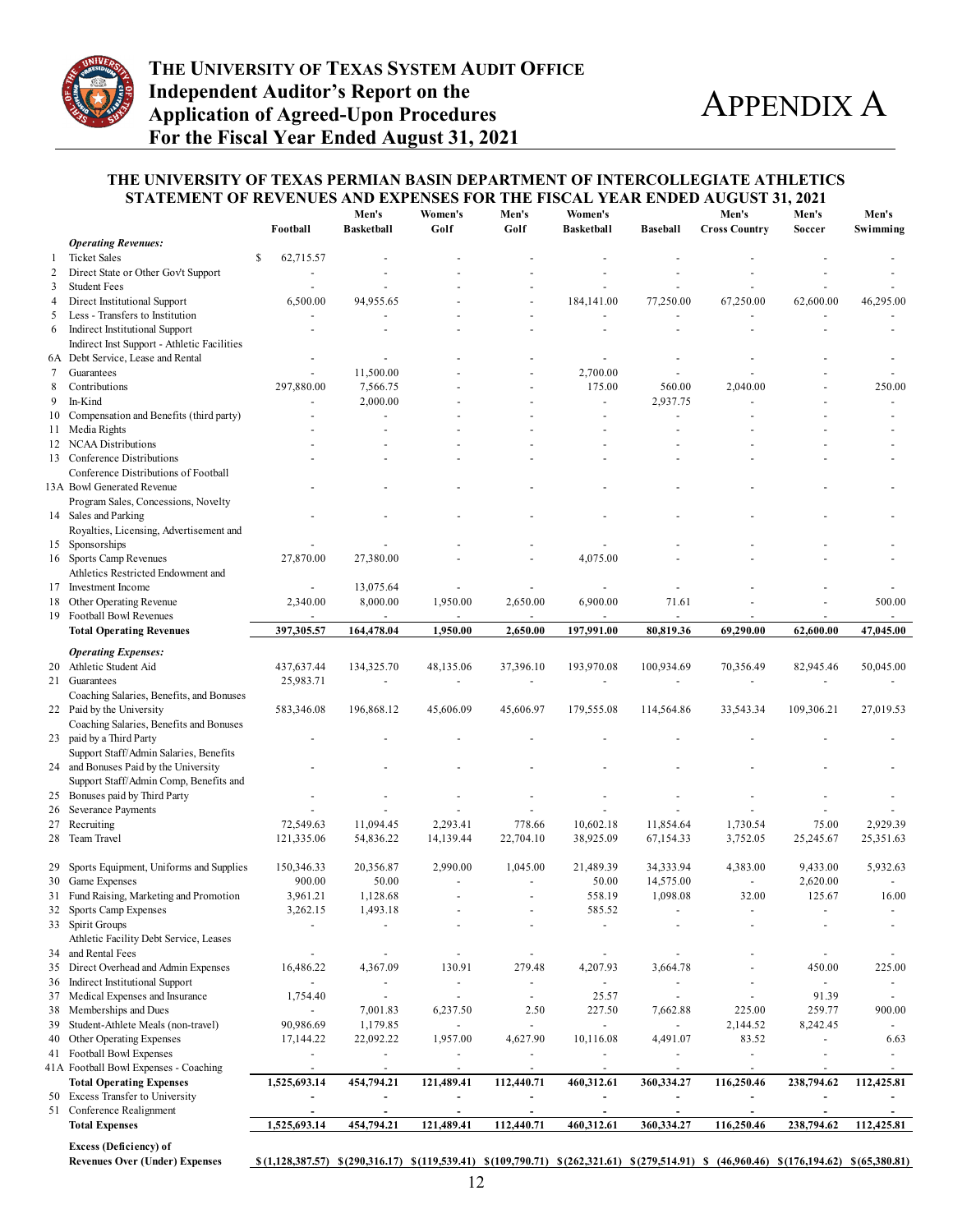

#### **THE UNIVERSITY OF TEXAS PERMIAN BASIN DEPARTMENT OF INTERCOLLEGIATE ATHLETICS STATEMENT OF REVENUES AND EXPENSES FOR THE FISCAL YEAR ENDED AUGUST 31, 2021**

|        |                                                                                      | Men's<br><b>Tennis</b> | Women's<br><b>Cross Country</b>                                                                                                                            | Women's<br>Soccer        | Softball                 | Women's<br>Swimming      | Women's<br><b>Tennis</b> | Women's<br>Volleyball    | Non-Program<br>Specific  | Total                    |
|--------|--------------------------------------------------------------------------------------|------------------------|------------------------------------------------------------------------------------------------------------------------------------------------------------|--------------------------|--------------------------|--------------------------|--------------------------|--------------------------|--------------------------|--------------------------|
|        | <b>Operating Revenues:</b>                                                           |                        |                                                                                                                                                            |                          |                          |                          |                          |                          |                          |                          |
| -1     | <b>Ticket Sales</b>                                                                  |                        |                                                                                                                                                            |                          |                          |                          |                          |                          |                          | 62,715.57                |
| 2<br>3 | Direct State or Other Gov't Support<br><b>Student Fees</b>                           |                        |                                                                                                                                                            |                          |                          |                          |                          |                          | 1,843,644.47             | 1,843,644.47             |
| 4      | Direct Institutional Support                                                         | 39,250.00              | 48,856.51                                                                                                                                                  | 65,897.00                | 86,707.32                | 47,250.00                | 48,500.00                | 125,987.50               | 1,220,002.09             | 2,221,442.07             |
| 5      | Less - Transfers to Institution                                                      |                        |                                                                                                                                                            |                          |                          |                          |                          |                          |                          |                          |
| 6      | <b>Indirect Institutional Support</b><br>Indirect Inst Support - Athletic Facilities |                        |                                                                                                                                                            |                          |                          | $\blacksquare$           | ÷,                       |                          | 335,990.23               | 335,990.23               |
|        | 6A Debt Service, Lease and Rental                                                    |                        |                                                                                                                                                            |                          |                          |                          |                          |                          |                          |                          |
| 7      | Guarantees                                                                           |                        |                                                                                                                                                            | ä,                       |                          |                          |                          |                          | $\overline{\phantom{a}}$ | 14,200.00                |
| 8      | Contributions                                                                        | 485.00                 |                                                                                                                                                            | 350.00                   | 1,125.00                 |                          |                          | 1,300.00                 | 1,303,332.30             | 1,615,064.05             |
| 9      | In-Kind                                                                              |                        |                                                                                                                                                            | L.                       |                          |                          |                          |                          | 6,050.06                 | 10,987.81                |
|        | 10 Compensation and Benefits (third party)                                           |                        |                                                                                                                                                            |                          |                          |                          |                          |                          | $\blacksquare$           |                          |
| 11     | Media Rights                                                                         |                        |                                                                                                                                                            |                          |                          |                          |                          |                          |                          |                          |
|        | 12 NCAA Distributions                                                                |                        |                                                                                                                                                            |                          |                          |                          |                          |                          | 7,691.00                 | 7,691.00                 |
|        | 13 Conference Distributions                                                          |                        |                                                                                                                                                            |                          |                          |                          |                          |                          |                          |                          |
|        | Conference Distributions of Football<br>13A Bowl Generated Revenue                   |                        |                                                                                                                                                            |                          |                          |                          |                          |                          |                          |                          |
|        | Program Sales, Concessions, Novelty                                                  |                        |                                                                                                                                                            |                          |                          |                          |                          |                          |                          |                          |
|        | 14 Sales and Parking<br>Royalties, Licensing, Advertisement and                      |                        |                                                                                                                                                            |                          |                          |                          |                          |                          |                          |                          |
|        | 15 Sponsorships                                                                      |                        |                                                                                                                                                            |                          |                          |                          |                          |                          | 1,059.91                 | 1,059.91                 |
|        | 16 Sports Camp Revenues                                                              |                        |                                                                                                                                                            |                          |                          |                          |                          | 225.00                   | $\sim$                   | 59,550.00                |
|        | Athletics Restricted Endowment and                                                   |                        |                                                                                                                                                            |                          |                          |                          |                          |                          |                          |                          |
|        | 17 Investment Income                                                                 |                        |                                                                                                                                                            |                          |                          |                          |                          | 5,737.68                 | 13,006.80                | 31,820.12                |
| 18     | Other Operating Revenue                                                              |                        |                                                                                                                                                            | $\overline{a}$           |                          |                          | $\overline{\phantom{a}}$ |                          | 207,427.76               | 229,839.37               |
|        | 19 Football Bowl Revenues                                                            |                        |                                                                                                                                                            |                          |                          |                          |                          |                          |                          |                          |
|        | <b>Total Operating Revenues</b>                                                      | 39,735.00              | 48,856.51                                                                                                                                                  | 66,247.00                | 87,832.32                | 47,250.00                | 48,500.00                | 133,250.18               | 4,938,204.62             | 6,434,004.60             |
|        | <b>Operating Expenses:</b>                                                           |                        |                                                                                                                                                            |                          |                          |                          |                          |                          |                          |                          |
|        | 20 Athletic Student Aid                                                              | 47,150.00              | 75,180.99                                                                                                                                                  | 103,146.60               | 126,855.00               | 54,750.00                | 61,000.00                | 162,023.24               | 92,587.60                | 1,878,439.45             |
|        | 21 Guarantees                                                                        |                        |                                                                                                                                                            | ÷                        |                          |                          |                          |                          |                          | 25,983.71                |
|        | Coaching Salaries, Benefits, and Bonuses                                             |                        |                                                                                                                                                            |                          |                          |                          |                          |                          |                          |                          |
|        | 22 Paid by the University                                                            | 21,789.70              | 33,543.82                                                                                                                                                  | 103,132.21               | 117,811.95               | 27,020.98                | 21,788.82                | 80,978.00                |                          | 1,741,481.76             |
|        | Coaching Salaries, Benefits and Bonuses                                              |                        |                                                                                                                                                            |                          |                          |                          |                          |                          |                          |                          |
|        | 23 paid by a Third Party                                                             |                        |                                                                                                                                                            |                          |                          |                          |                          |                          |                          |                          |
|        | Support Staff/Admin Salaries, Benefits                                               |                        |                                                                                                                                                            |                          |                          |                          |                          |                          |                          |                          |
| 24     | and Bonuses Paid by the University                                                   |                        |                                                                                                                                                            |                          |                          |                          |                          |                          | 988,534.24               | 988,534.24               |
|        | Support Staff/Admin Comp, Benefits and                                               |                        |                                                                                                                                                            |                          |                          |                          |                          |                          |                          |                          |
|        | 25 Bonuses paid by Third Party                                                       |                        |                                                                                                                                                            |                          |                          |                          |                          |                          |                          |                          |
| 26     | Severance Payments                                                                   |                        |                                                                                                                                                            |                          |                          |                          |                          |                          |                          |                          |
|        | 27 Recruiting                                                                        | 985.65                 | 948.76                                                                                                                                                     | 5,217.35                 | 8,926.62                 | 3,155.75                 | 1,292.23                 | 3,299.34                 | 18,138.55                | 155,872.15               |
| 28     | Team Travel                                                                          | 23,028.46              | 2,984.39                                                                                                                                                   | 19,220.15                | 44,173.27                | 24,422.99                | 18,701.90                | 29,177.33                | 177,252.56               | 712,404.64               |
| 29     | Sports Equipment, Uniforms and Supplies                                              | 6,679.27               | 4,221.00                                                                                                                                                   | 21,136.11                | 15,610.98                | 5,897.01                 | 3,804.38                 | 10,326.51                | 103,573.50               | 421,558.92               |
|        | 30 Game Expenses                                                                     | 1,424.70               |                                                                                                                                                            | 3,050.00                 | 4,400.00                 | $\blacksquare$           | 1,224.10                 | $\overline{\phantom{a}}$ |                          | 28,293.80                |
|        | 31 Fund Raising, Marketing and Promotion                                             | 17.50                  | $\overline{a}$                                                                                                                                             | 90.00                    | $\sim$                   | 16.00                    | 17.50                    | 316.40                   | 44,422.92                | 51,800.15                |
| 32     | Sports Camp Expenses                                                                 |                        |                                                                                                                                                            |                          |                          |                          | $\blacksquare$           | 1,459.00                 | $\overline{\phantom{a}}$ | 6,799.85                 |
|        | 33 Spirit Groups                                                                     |                        |                                                                                                                                                            |                          |                          |                          |                          |                          | 31,572.51                | 31,572.51                |
|        | Athletic Facility Debt Service, Leases                                               |                        |                                                                                                                                                            |                          |                          |                          |                          |                          |                          |                          |
| 34     | and Rental Fees                                                                      |                        |                                                                                                                                                            | $\overline{\phantom{a}}$ |                          |                          | ÷,                       |                          | $\blacksquare$           | $\blacksquare$           |
| 35     | Direct Overhead and Admin Expenses                                                   | 168.85                 |                                                                                                                                                            | 681.05                   | 500.00                   |                          | 138.85                   | 3,059.97                 | 275,127.11               | 309,487.24               |
|        | 36 Indirect Institutional Support                                                    | $\blacksquare$         |                                                                                                                                                            | ä,                       | $\overline{\phantom{a}}$ | $\blacksquare$           | $\blacksquare$           |                          | 335,990.23               | 335,990.23               |
| 37     | Medical Expenses and Insurance                                                       | $\blacksquare$         | $\blacksquare$                                                                                                                                             | 101.39                   | $\overline{\phantom{a}}$ | $\blacksquare$           | $\overline{\phantom{a}}$ | $\overline{\phantom{a}}$ | 19,131.24                | 21,103.99                |
| 38     | Memberships and Dues                                                                 | 175.00                 | 225.00                                                                                                                                                     | $\frac{1}{2}$            | 235.00                   | 1,125.00                 | 175.00                   | 190.00                   | 39,427.30                | 64,069.28                |
| 39     | Student-Athlete Meals (non-travel)                                                   | $\blacksquare$         | 2,144.52                                                                                                                                                   | 2,036.01                 | $\blacksquare$           |                          | $\blacksquare$           | 2,147.25                 | 18,991.77                | 127,873.06               |
|        | 40 Other Operating Expenses                                                          | 3,389.08               | $\blacksquare$                                                                                                                                             | 1,454.47                 | 928.54                   | $\blacksquare$           | 997.57                   | 280.26                   | 86,961.37                | 154,529.93               |
|        | 41 Football Bowl Expenses                                                            | $\blacksquare$         | $\overline{\phantom{a}}$                                                                                                                                   | $\overline{\phantom{a}}$ | $\overline{\phantom{a}}$ | $\overline{\phantom{a}}$ | $\blacksquare$           | $\overline{\phantom{a}}$ | $\overline{\phantom{a}}$ |                          |
|        | 41A Football Bowl Expenses - Coaching                                                | $\blacksquare$         | $\overline{\phantom{a}}$                                                                                                                                   | $\overline{\phantom{a}}$ |                          | $\overline{\phantom{a}}$ | $\blacksquare$           | $\overline{\phantom{a}}$ | $\overline{\phantom{a}}$ | $\overline{\phantom{a}}$ |
|        | <b>Total Operating Expenses</b>                                                      | 104,808.21             | 119,248.48                                                                                                                                                 | 259,265.34               | 319,441.36               | 116,387.73               | 109,140.35               | 293,257.30               | 2,231,710.90             | 7,055,794.91             |
|        | 50 Excess Transfer to University                                                     | $\frac{1}{2}$          |                                                                                                                                                            | $\overline{\phantom{a}}$ | $\overline{\phantom{a}}$ |                          | ÷,                       |                          | $\overline{\phantom{a}}$ |                          |
|        | 51 Conference Realignment                                                            | $\blacksquare$         | $\blacksquare$                                                                                                                                             | $\overline{\phantom{a}}$ | $\sim$                   | ÷,                       | $\blacksquare$           | $\blacksquare$           | $\blacksquare$           |                          |
|        | <b>Total Expenses</b>                                                                | 104,808.21             | 119,248.48                                                                                                                                                 | 259,265.34               | 319,441.36               | 116,387.73               | 109,140.35               | 293,257.30               | 2,231,710.90             | 7,055,794.91             |
|        | <b>Excess (Deficiency) of</b><br><b>Revenues Over (Under) Expenses</b>               |                        | $$(65,073.21)$ \ $(70,391.97)$ \ $$(193,018.34)$ \ $$(231,609.04)$ \ $$(69,137.73)$ \ $$(60,640.35)$ \ $$(160,007.12)$ \ $$2,706,493.72$ \ $$(621,790.31)$ |                          |                          |                          |                          |                          |                          |                          |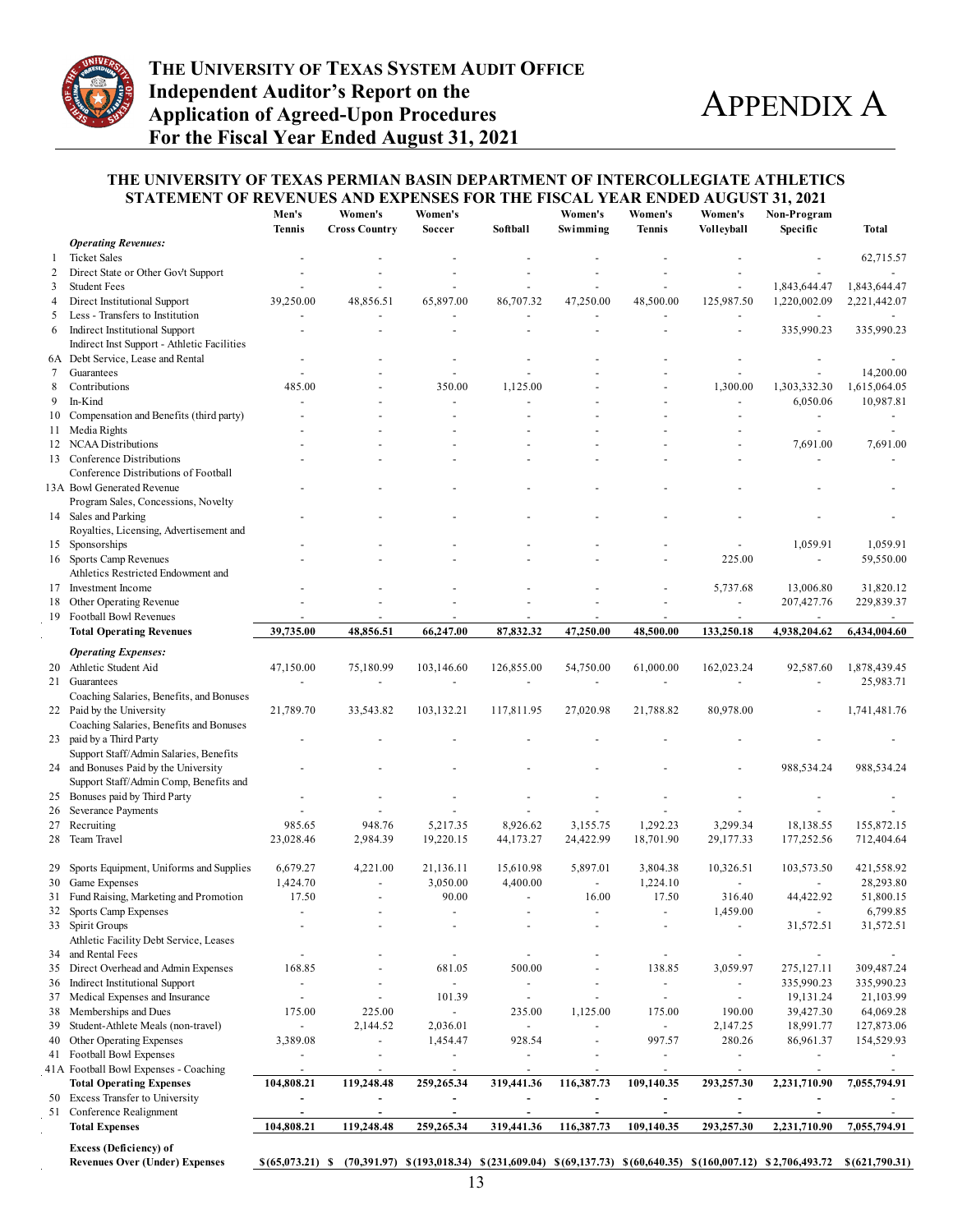

## **NOTES TO THE STATEMENT OF REVENUES AND EXPENSES**

NOTE 1 – Summary of Significant Accounting Policies

*Fiscal Year* – UTPB's fiscal year is the period beginning each September 1<sup>st</sup> and ending each August 31<sup>st</sup> of the subsequent calendar year.

*Principles of Preparation* – The SRE is prepared in accordance with the NCAA financial reporting guidelines. Information used in the SRE's preparation is obtained primarily from subsidiary ledger information recorded in UTPB's financial accounting system. Other information, such as amounts estimated for non-cash trade-out agreements and gifts-in-kind, is obtained from records maintained by Athletics.

*Student Fees* – The current athletic fee is \$24.00 per semester credit hour, which is charged to students who are enrolled in at least one face-to-face class or who live within a 50-mile radius of ZIP Code 79762 and taking all online classes.

*Direct Institutional Support* – Direct Institutional Support is composed primarily of designated tuition and other institutional funds for certain Athletics support functions.

NOTE 2 – Contributions Constituting More than 10 Percent of All Contributions

Revenue from contributions was \$1,615,064.05 for FY 2021. Two contributions, one of \$1,000,000.00 and another of \$200,000.00, each separately constituted more than 10 percent of all contributions received for Athletics during FY 2021.

NOTE 3 – Capital Assets

Athletics acquires, approves, depreciates, and disposes assets in accordance with UTPB institutional policy as follows:

- Acquisition Athletics acquires capital assets through the normal process at the institution. All purchases are centralized and are to be made using the method that provides the best value to UTPB. Informal quotes are required for purchases above \$15,000, and competitive bidding is required for all assets above \$50,000. The capitalization threshold is \$5,000.
- Approval Generally, the Athletics Director approves capital asset purchases, and the purchase of specific computer equipment must be approved by UTPB's Information Resources Division. Additionally, UTPB Purchasing must approve anything over \$15,000.
- Depreciation Depreciation is allocated to Athletics based on the assets, or portions of real-assets, under the control of Athletics. Depreciation is calculated on a straight-line basis.
- Disposal Disposal of capital assets must be done in accordance with State of Texas law and institutional policy.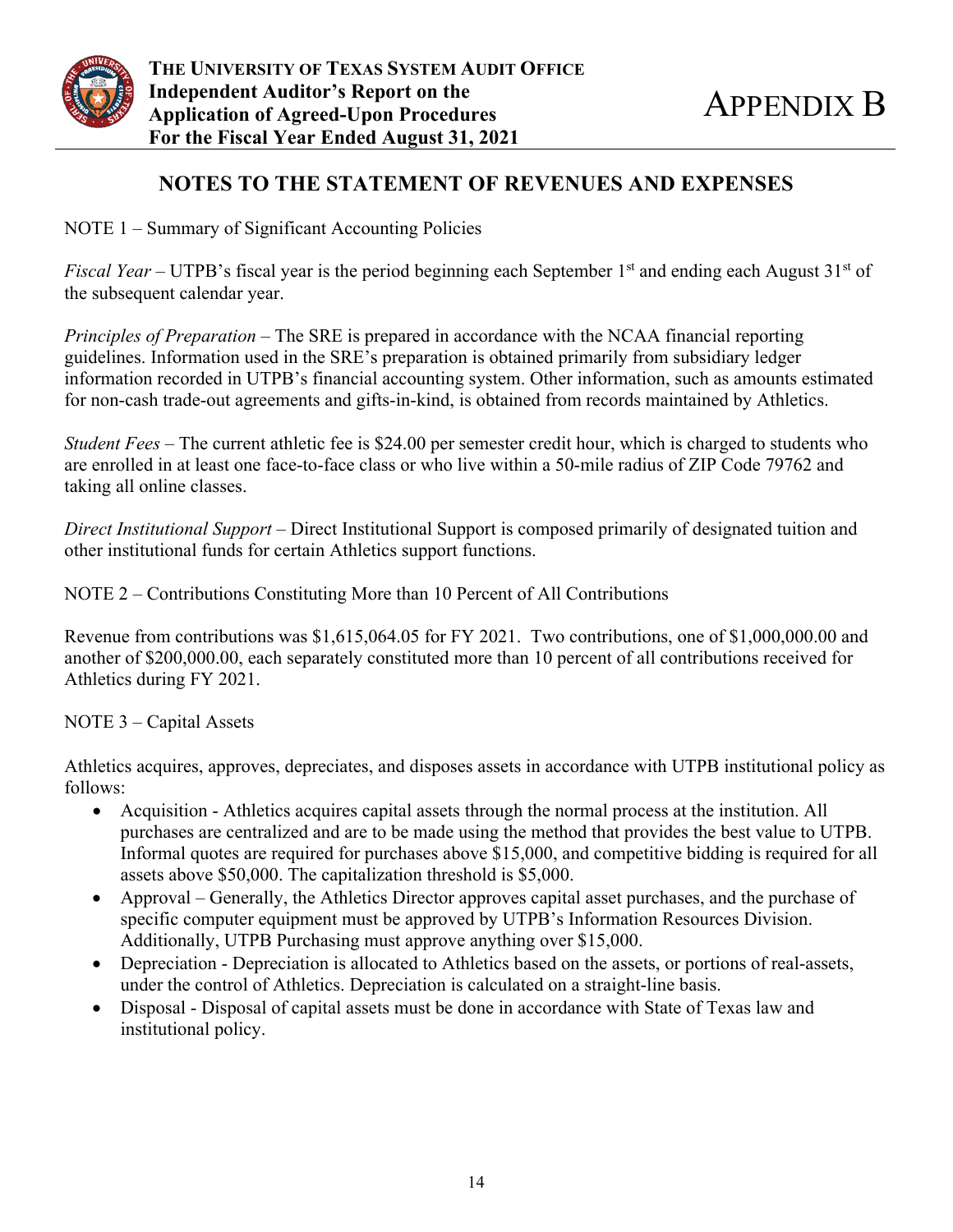

# **NOTES TO THE STATEMENT OF REVENUES AND EXPENSES**

# NOTE 4 – Other Reporting Items

| <b>Category</b>                                     | <b>Amount</b>    |
|-----------------------------------------------------|------------------|
| <b>Excess Transfers to Institution</b>              | Not Applicable   |
| <b>Conference Realignment Expenses</b>              | Not Applicable   |
| <b>Total Athletics-Related Debt</b>                 | \$0.00           |
| <b>Total Institutional Debt</b>                     | \$148,950,000.00 |
| Value of Athletics Dedicated Endowments             | \$901,267.57     |
| Value of Institutional Endowments                   | \$70,284,306.87  |
| <b>Total Athletics-Related Capital Expenditures</b> | \$0.00           |